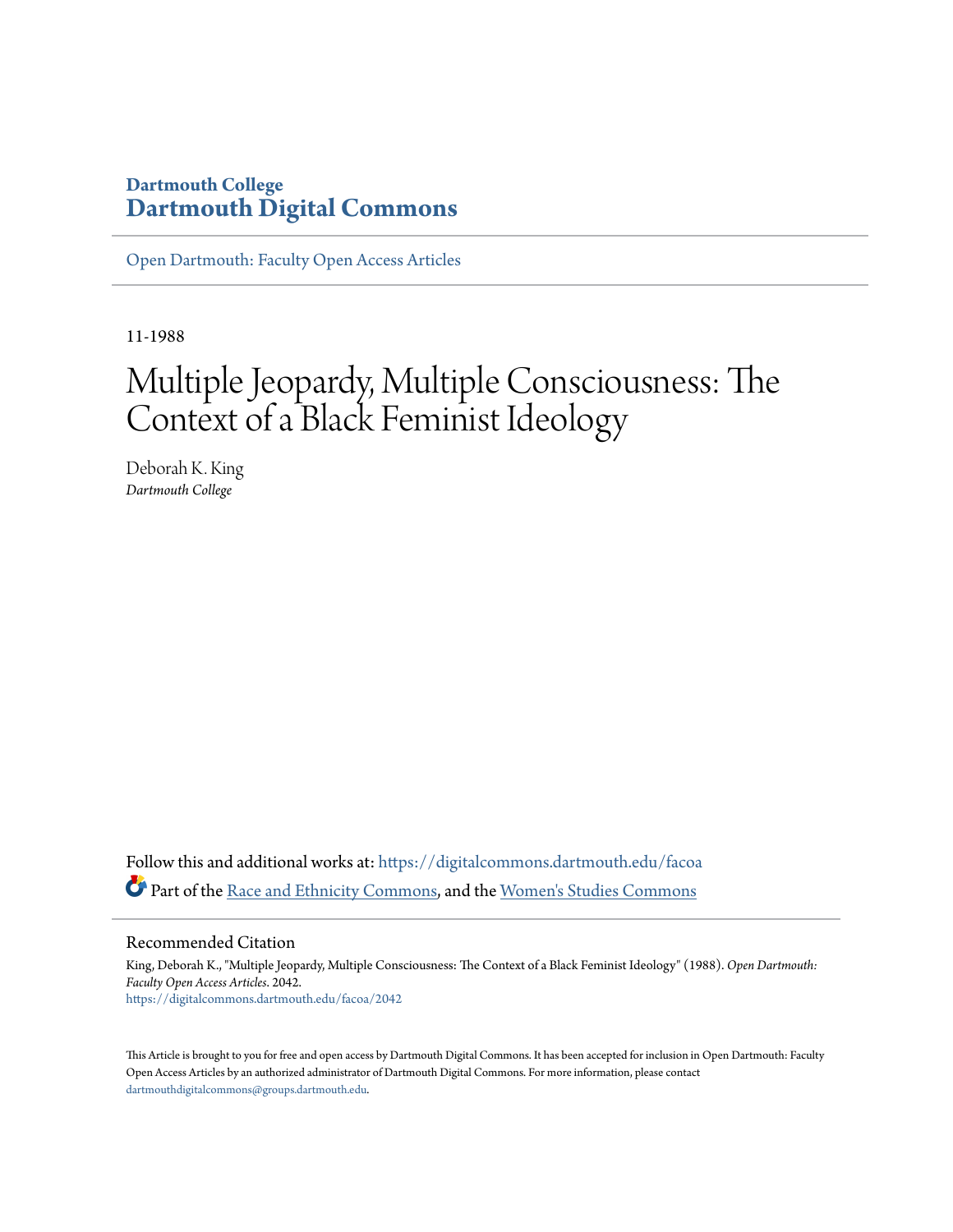

Multiple Jeopardy, Multiple Consciousness: The Context of a Black Feminist Ideology Author(s): Deborah K. King Source: Signs, Vol. 14, No. 1 (Autumn, 1988), pp. 42-72 Published by: The University of Chicago Press Stable URL: [http://www.jstor.org/stable/3174661](http://www.jstor.org/stable/3174661?origin=JSTOR-pdf) Accessed: 13/09/2009 19:29

Your use of the JSTOR archive indicates your acceptance of JSTOR's Terms and Conditions of Use, available at <http://www.jstor.org/page/info/about/policies/terms.jsp>. JSTOR's Terms and Conditions of Use provides, in part, that unless you have obtained prior permission, you may not download an entire issue of a journal or multiple copies of articles, and you may use content in the JSTOR archive only for your personal, non-commercial use.

Please contact the publisher regarding any further use of this work. Publisher contact information may be obtained at [http://www.jstor.org/action/showPublisher?publisherCode=ucpress.](http://www.jstor.org/action/showPublisher?publisherCode=ucpress)

Each copy of any part of a JSTOR transmission must contain the same copyright notice that appears on the screen or printed page of such transmission.

JSTOR is a not-for-profit organization founded in 1995 to build trusted digital archives for scholarship. We work with the scholarly community to preserve their work and the materials they rely upon, and to build a common research platform that promotes the discovery and use of these resources. For more information about JSTOR, please contact support@jstor.org.



*The University of Chicago Press* is collaborating with JSTOR to digitize, preserve and extend access to *Signs.*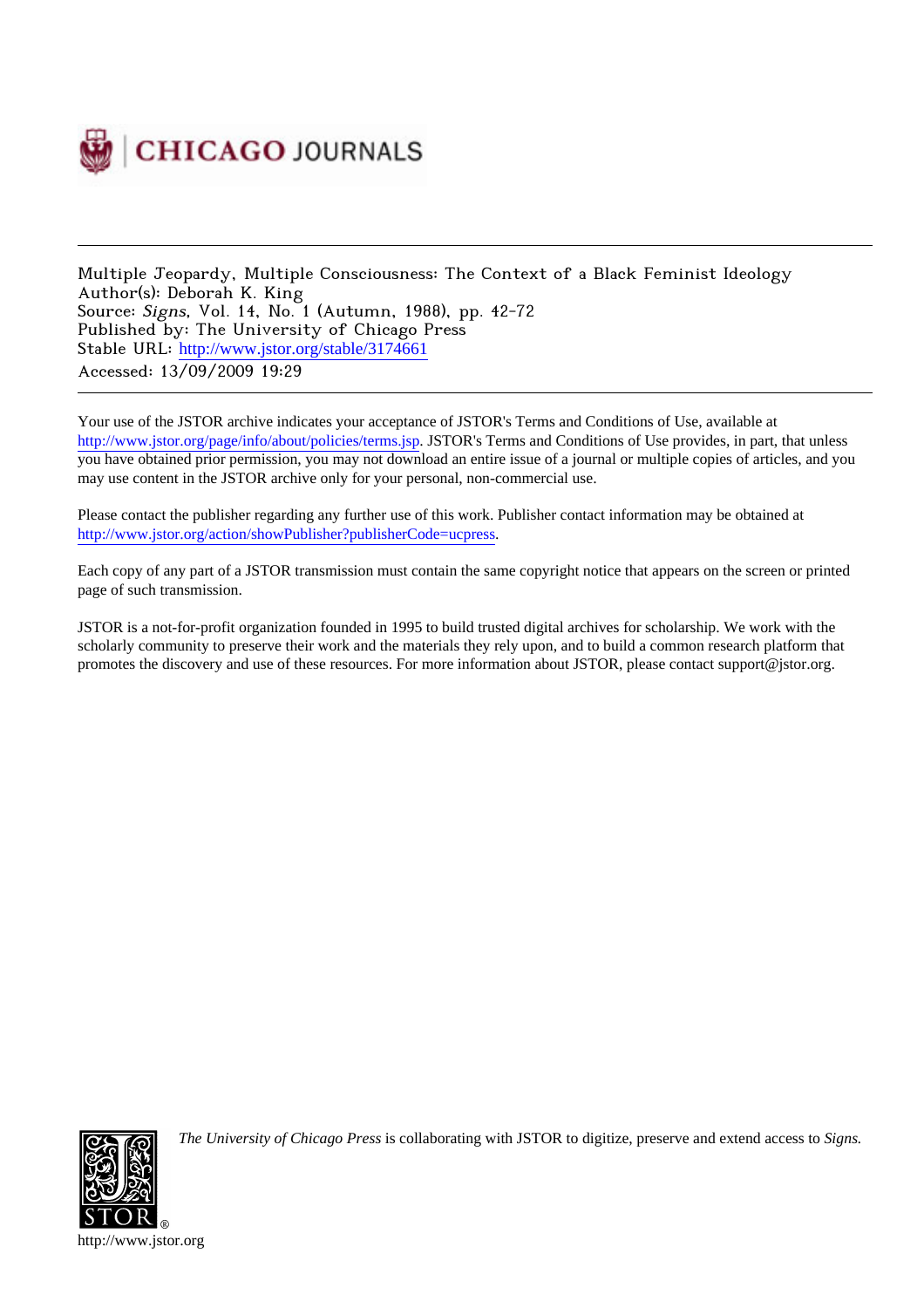# **MULTIPLE JEOPARDY, MULTIPLE CONSCIOUSNESS: THE CONTEXT OF A BLACK FEMINIST IDEOLOGY**

# **DEBORAH K. KING**

**Black women have long recognized the special circumstances of our lives in the United States: the commonalities that we share with all women, as well as the bonds that connect us to the men of our race. We have also realized that the interactive oppressions that circumscribe our lives provide a distinctive context for black womanhood. For us, the notion of double jeopardy is not a new one. Near the end of the nineteenth century, Anna Julia Cooper, who was born a slave and later became an educator and earned a Ph.D., often spoke and wrote of the double enslavement of black women and of our being "confronted by both a woman question and a race problem."' In 1904, Mary Church Terrell, the first president of the National Association of Colored Women, wrote, "Not only are colored women ... handicapped on account of their sex, but they are almost everywhere baffled and mocked because of their race. Not only because they are women, but because they are colored women."2** 

**I am greatly indebted to Elsa B. Brown, Elaine Upton, Patricia Palmieri, Patricia Hill Collins, Dianne Pinderhughes, Rose Brewer, and Signs' referees for their thoughtful and critical comments on this paper.** 

**Gerda Lerner, ed., Black Women in White America: A Documentary History (New York: Vintage, 1973), 573.** 

**<sup>2</sup>Mary Church Terrell, "The Progress of Colored Women," Voice of the Negro 1, no. 7 (July 1904): 292.** 

[Signs: Journal of Women in Culture and Society 1988, vol. 14, no. 1]

 $©$  1988 by The University of Chicago. All rights reserved. 0097-9740/89/1401-0200\$01.00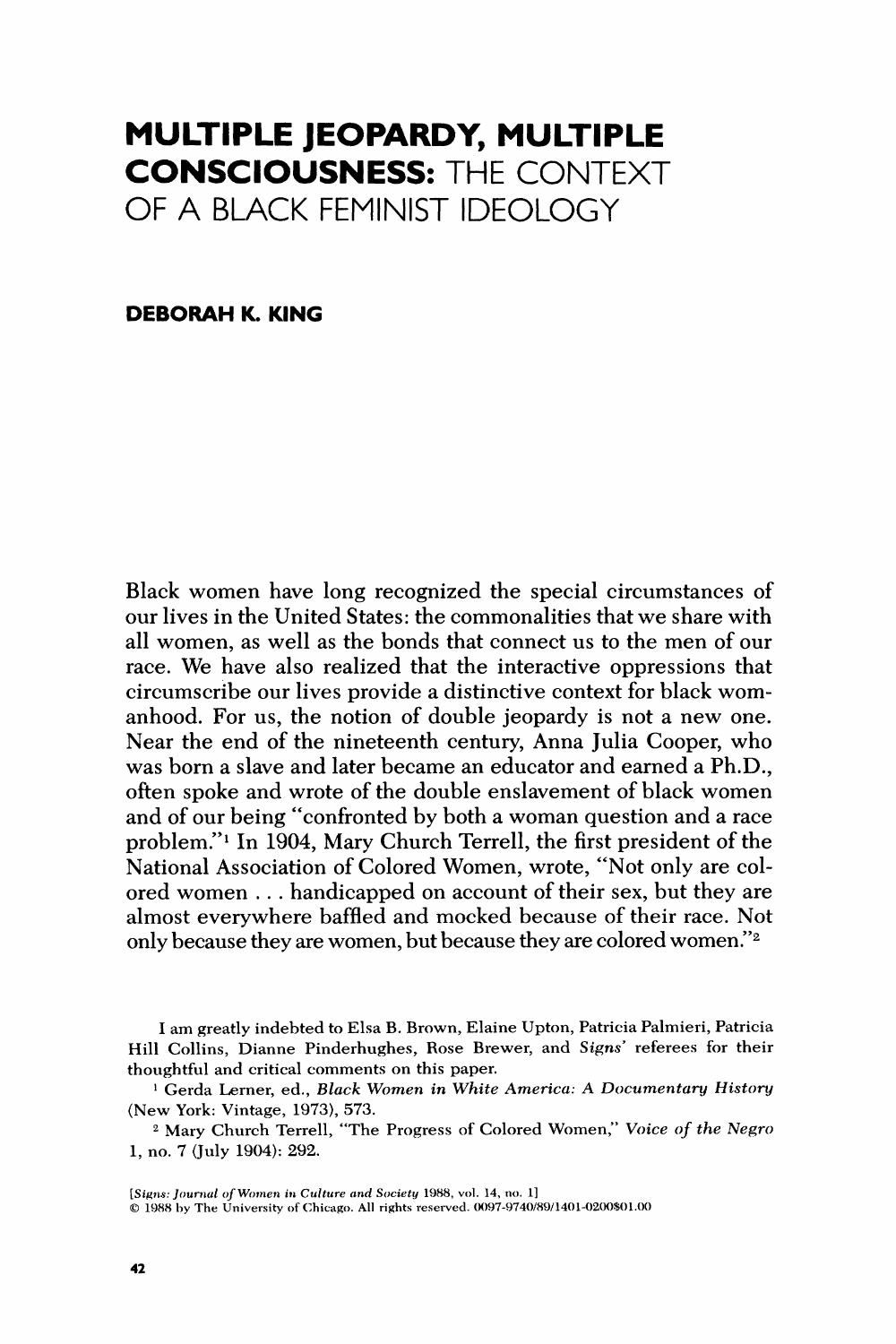**The dual and systematic discriminations of racism and sexism remain pervasive, and, for many, class inequality compounds those oppressions. Yet, for as long as black women have known our numerous discriminations, we have also resisted those oppressions. Our day-to-day survival as well as our organized political actions have demonstrated the tehacity of our struggle against subordination. In the mid-nineteenth century, Sojourner Truth, an antislavery activist and women's rights advocate, repeatedly pronounced the strength and perseverance of black women.3 More than one hundred years later, another black woman elaborated on Truth's theme. In addressing the National Association for the Advancement of Colored People (NAACP) Legal Defense Fund in 1971, Fannie Lou Hamer, the daughter of sharecroppers and a civil rights activist in Mississippi, commented on the special plight and role of black women over 350 years: "You know I work for the liberation of all people because when I liberate myself, I'm liberating other people ... her [the white woman's] freedom is shackled in chains to mine, and she realizes for the first time that she is not free until I am free."4 The necessity of addressing all oppressions is one of the hallmarks of black feminist thought.** 

## **The theoretical invisibility of black women**

**Among the first and perhaps most widely used approaches for understanding women's status in the United States has been the racesex analogy. In essence, the model draws parallels between the systems and experiences of domination for blacks and those for women, and, as a result, it assumes that political mobilizations against racism and sexism are comparable. In 1860, Elizabeth Cady Stanton observed, "Prejudice against color, of which we hear so much, is no stronger than that against sex."5 Scholars in various disciplines have drawn similar analogies between racism and sexism. Sociologist Helen Hacker and historian William Chafe have both noted** 

**<sup>3</sup>See Lerner, ed., esp. 566-72; and Bert James Loewenberg and Ruth Bogin, eds., Black Women in Nineteenth-Century American Life (University Park: Pennsylvania State University Press, 1976), 234-42.** 

**5 Elizabeth Cady Stanton as quoted by William Chafe, Women and Equality: Changing Patterns in American Culture (New York: Oxford University Press, 1977), 44. Some eighty years after Stanton's observation, Swedish social psychologist Gunnar Myrdal, in an appendix to his An American Dilemma: The Negro Problem and Modern Democracy (New York: Harper & Row, 1962), also saw the woman problem as parallel to the Negro problem.** 

**<sup>4</sup>See Lerner, ed., 609, 610, 611.**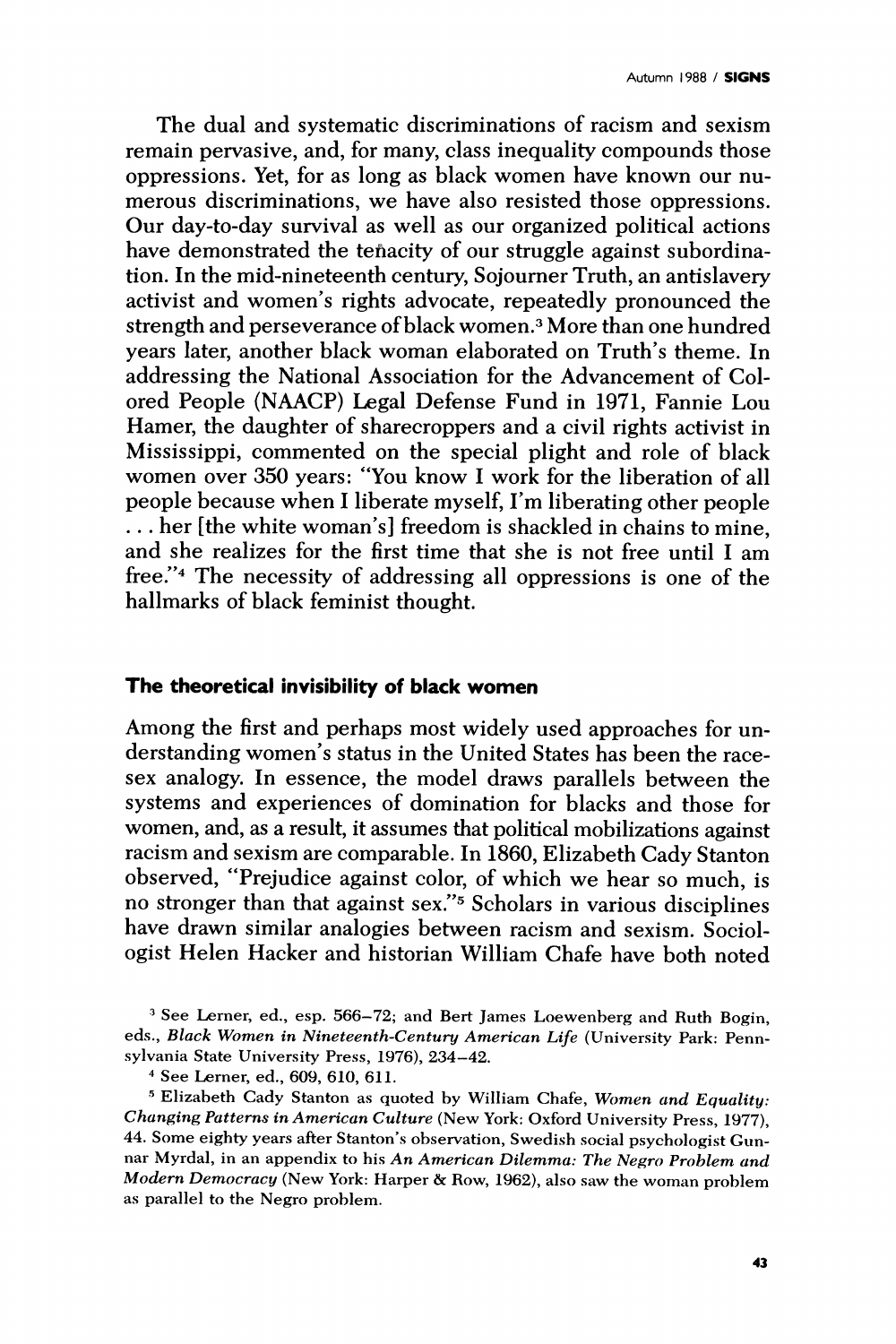**that unlike many ethnic groups, women and blacks possess ineradicable physical attributes that function "systematically and clearly to define from birth the possibilities to which members of a group might aspire."6 In the first formal typology of the race-sex analogy, Helen Hacker identifies four additional dimensions on which the castelike status of blacks and women are similar: (1) ascribed attributes of emotionality, immaturity, and slyness; (2) rationalizations of status as conveyed in the notions of appropriate "place" and the contented subordinate; (3) accommodating and guileful behaviors; and (4) economic, legal, educational, and social discriminations.7 Feminist theorists, including Simone de Beauvoir, Kate Millett, Mary Daly, and Shulamith Firestone have all drawn extensively on this analogy in their critiques of the patriarchy.8** 

**This analogy has served as a powerful means of conveying an image of women's subordinate status, and of mobilizing women and men for political action. The social movements for racial equality in the United States, whether the abolitionist movement in the nineteenth century or the civil rights movement in the mid-twentieth century, were predecessors, catalysts, and prototypes for women's collective action. A significant segment of feminist activists came to recognize and understand their own oppression, as well as to develop important organizing skills through their participation in efforts for racial justice.9 In sum, the race-sex correspondence has been used successfully because the race model was a well-established and effective pedagogical tool for both the theoretical conceptualization of and the political resistance to sexual inequality.** 

**6 Chafe, 77.** 

**7 Helen Hacker, "Women as a Minority Group," Social Forces 30 (1951): 60-69.** 

**8 For examples of feminist writings using the race-sex analogy or the master-slave model, see Simone de Beauvoir, The Second Sex, trans. and ed. H. M. Parshley (New York: Random House, 1974); Kate Millett, Sexual Politics (New York: Avon, 1969); Shulamith Firestone, The Dialectics of Sex (New York: Morrow, 1970); and Mary Daly, Beyond God the Father: Toward a Philosophy of Women's Liberation (Boston: Beacon, 1973).** 

**<sup>9</sup>See Sara Evans, Personal Politics: The Roots of Women's Liberation in the Civil Rights Movement and the New Left (New York: Vintage, 1980); Catharine Stimpson, "Thy Neighbor's Wife, Thy Neighbor's Servants: Women's Liberation and Black Civil Rights," in Woman in Sexist Society: Studies in Power and Powerlessness, ed. Vivian Gornick and Barbara Moran (New York: Basic, 1971), 452-79; and Angela Davis, Women, Race and Class (New York: Random House, 1981). Recently, there has been some debate concerning precisely what lessons, if any, women learned from their participation in the abolitionist and civil rights movements. For an argument against the importance of race-oriented movements for feminist politics, see E. C. DuBois, Feminism and Suffrage (Ithaca, N.Y.: Cornell University Press, 1978).**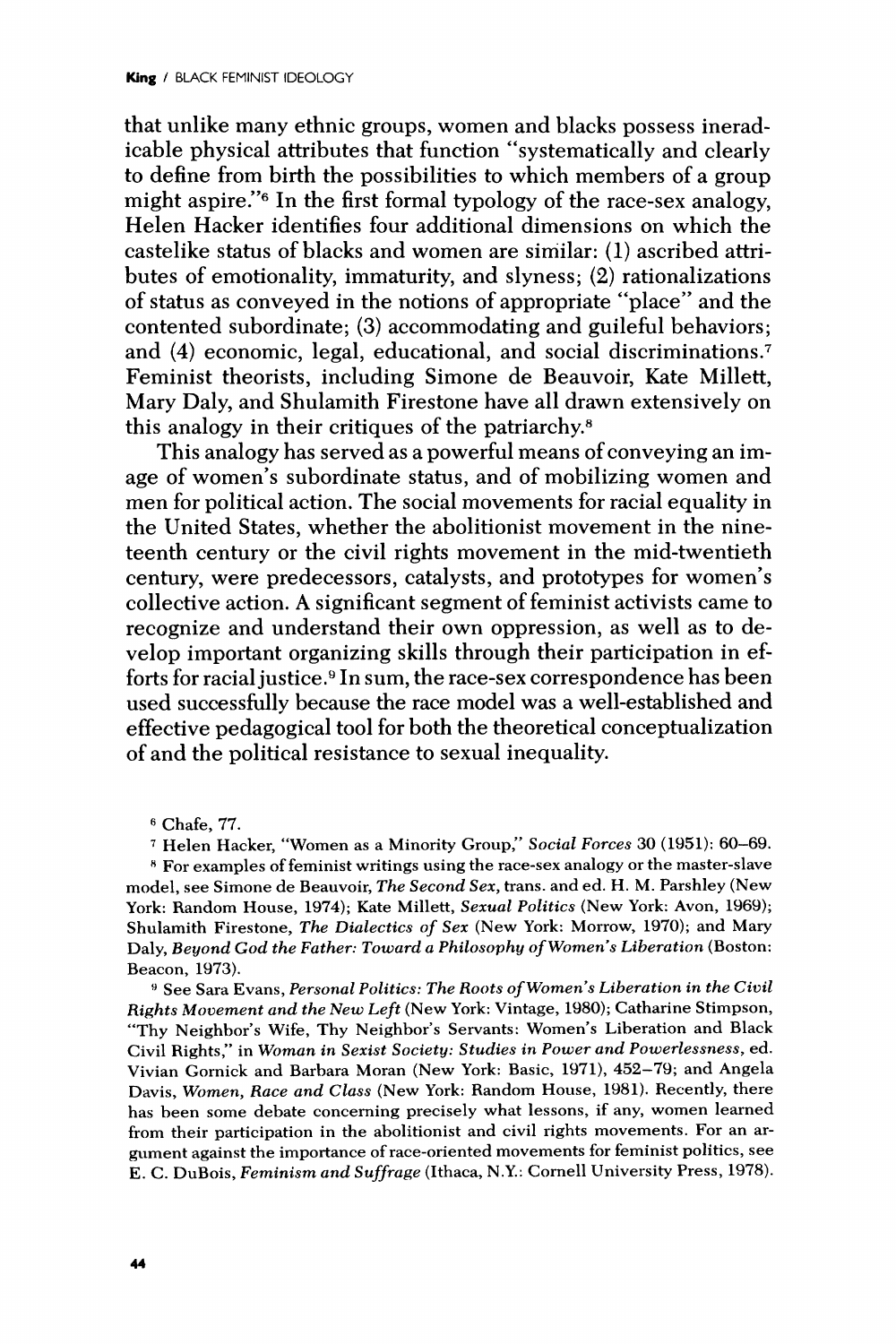**We learn very little about black women from this analogy.10 The experience of black women is apparently assumed, though never explicitly stated, to be synonymous with that of either black males or white females; and since the experiences of both are equivalent, a discussion of black women in particular is superfluous. It is mistakenly granted that either there is no difference in being black and female from being generically black (i.e., male) or generically female (i.e., white). The analogy obfuscates or denies what Chafe refers to as "the profound substantive differences" between blacks and women. The scope, both institutionally and culturally, and the intensity of the physical and psychological impact of racism is qualitatively different from that of sexism. The group experience of slavery and lynching for blacks, genocide for Native Americans, and military conquest for Mexican-Americans and Puerto Ricans is not substantively comparable to the physical abuse, social discrimination, and cultural denigration suffered by women. This is not to argue that those forms of racial oppressions are greater or more unjust but that the substantive differences need to be identified and to inform conceptualizations. Althea Smith and Abigail Stewart point out that "the assumption of parallelism led to research that masked the differences in these processes [i.e., racism, sexism, and their effects on self-image] for different groups."" A similar point has been forcefully made by bell hooks: "No other group in America has so had their identity socialized out of existence as have black women. We are rarely recognized as a group separate and distinct from black men, or a present part of the larger group 'women' in this culture .... When black people are talked about the focus tends to be on black men; and when women are talked about the focus tends to be on white women."12 It is precisely those differences between blacks and women, between black men and black women,** 

**<sup>10</sup>Other limitations have been noted by Linda LaRue, who contends that the analogy is an abstraction that falsely asserts a common oppression of blacks and women for rhetorical and propagandistic purposes ("The Black Movement and Women's Liberation," in Female Psychology: The Emerging Self, ed. Sue Cox [Chicago: Science Research Assoc., 1976]). In Ain't I a Woman (Boston: South End Press, 1981), bell hooks questions whether certain women, particularly those self-identified feminists who are white and middle class, are truly oppressed as opposed to being discriminated against. Stimpson bluntly declares that the race-sex analogy is exploitative and racist. See also Margaret A. Simons, "Racism and Feminism: A Schism in the Sisterhood," Feminist Studies 5 (1979): 384-401, for a critical review of this conceptual approach in feminist theorizing.** 

<sup>11</sup> Chafe, 76; Althea Smith and Abigail J. Stewart, "Approaches to Studying Rac**ism and Sexism in Black Women's Lives," Journal of Social Issues 39 (1983): 1-15.** 

**<sup>12</sup>hooks, Ain't I a Woman, 7.**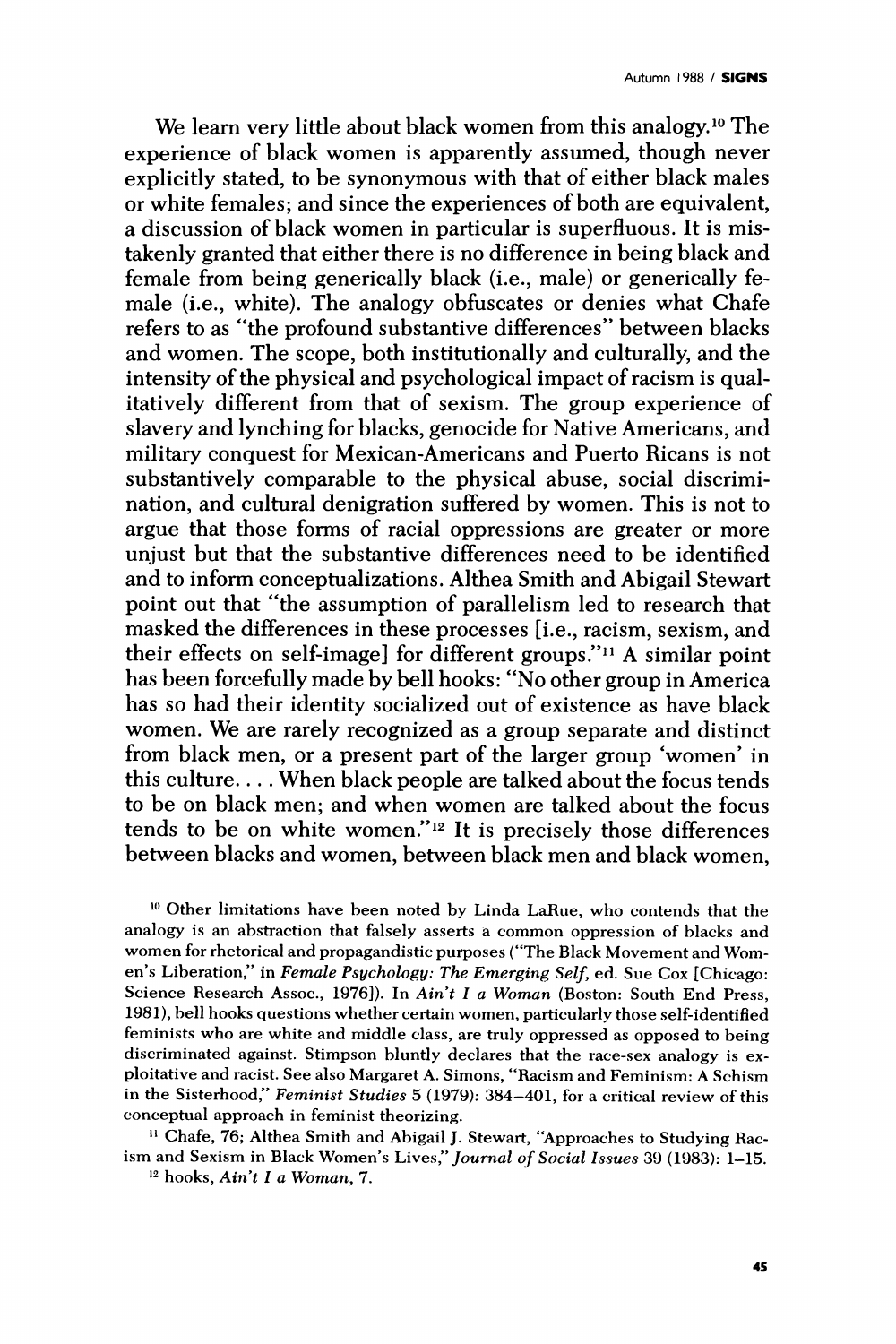**between black women and white women that are crucial to understanding the nature of black womanhood.** 

## **The promise and limitations of double jeopardy**

**In 1972, Frances Beale, a founding member of the Women's Liberation Committee of the Student Nonviolent Coordinating Committee (SNCC) and, later, a member of the Third World Women's Alliance, introduced the term "double jeopardy" to describe the dual discriminations of racism and sexism that subjugate black women. Concerning black women, she wrote, "As blacks they suffer all the burdens of prejudice and mistreatment that fall on anyone with dark skin. As women they bear the additional burden of having to cope with white and black men."'3 Beale also astutely observed that the reality of dual discriminations often entailed economic disadvantage; unfortunately she did not incorporate that understanding into the conceptualization. Perhaps she viewed class status as a particular consequence of racism, rather than as an autonomous source of persecution; but such a preponderant majority of black women have endured the very lowest of wages and very poorest conditions of rural and urban poverty that some scholars have argued that economic class oppression must necessarily constitute a third jeopardy.14 Still others have suggested that heterosexism or homophobia represents another significant oppression and should be included as a third or perhaps fourth jeopardy.'1 The triple jeopardy of racism, sexism, and classism is now widely accepted and used as the conceptualization of black women's status. However, while advancing our understanding beyond the erasure of black** 

**13 Frances Beale, "Double Jeopardy: To Be Black and Female," in The Black Woman: An Anthology, ed. Toni Cade (New York: New American Library, 1979), 90-100.** 

**<sup>14</sup>See, e.g., Beverly Lindsay, "Minority Women in America: Black American, Native American, Chicana, and Asian American Women," in The Study of Woman: Enlarging Perspectives of Social Reality, ed. Eloise C. Synder (New York: Harper & Row, 1979), 318-63. She presents a paradigm wherein whiteness, maleness, and money are advantageous; a poor, black woman is triply disadvantaged. Lindsay argues that triple jeopardy, the interaction of sexism, racism, and economic oppression, is "the most realistic perspective for analyzing the position of black American women; and this perspective will serve as common linkage among the discussions of other minority women" (328).** 

**<sup>15</sup>See Barbara Smith, ed., Home Girls: A Black Feminist Anthology (New York: Kitchen Table Press, 1983), esp. sec. 3; and Audre Lorde, "Scratching the Surface: Some Notes on Barriers to Women and Loving," Black Scholar 13 (Summer 1982): 20-24, and Sister Outsider: Essays and Speeches (Trumansberg, N.Y.: Crossing Press, 1984).**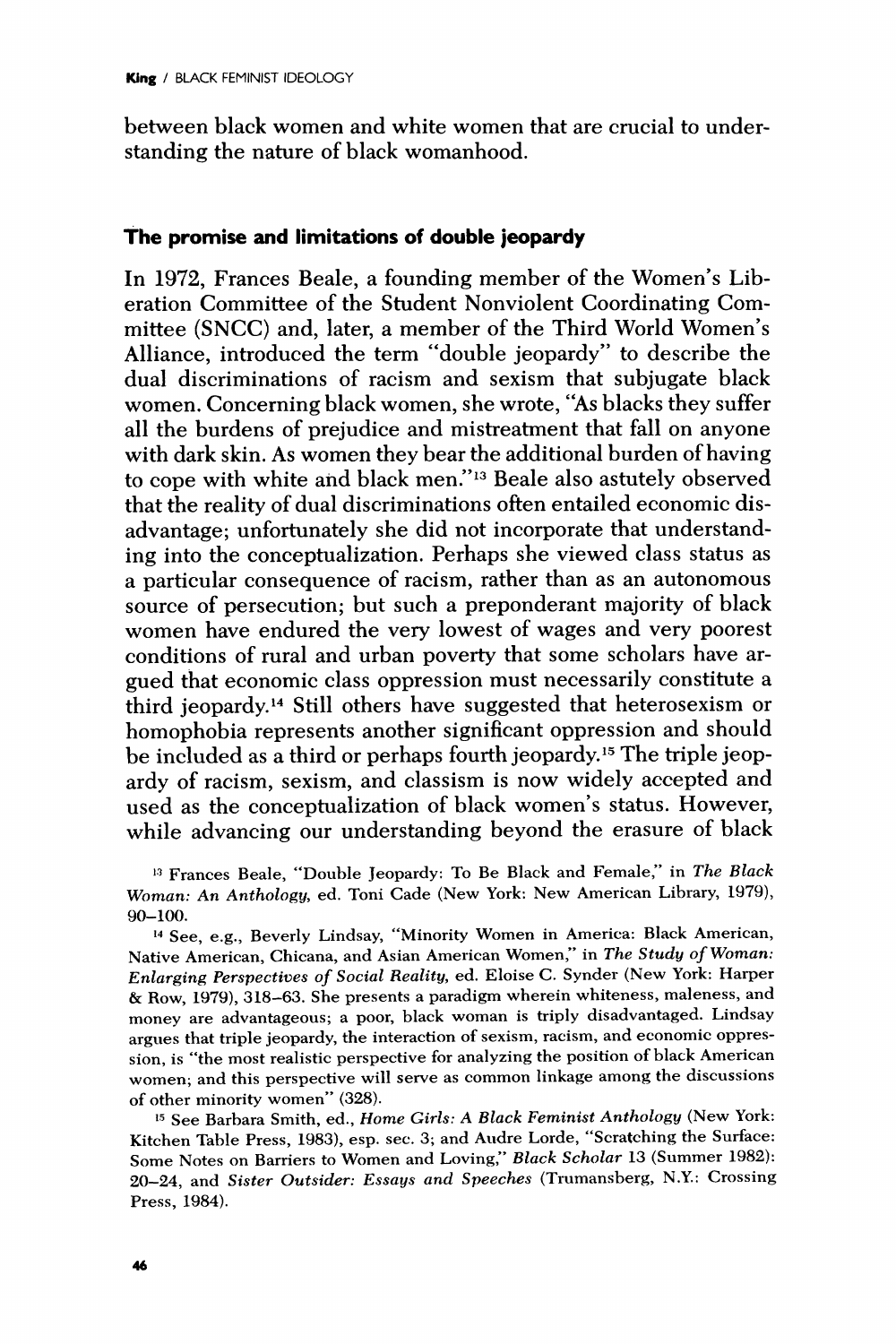**women within the confines of the race-sex analogy, it does not yet fully convey the dynamics of multiple forms of discrimination.** 

**Unfortunately, most applications of the concepts of double and triple jeopardy have been overly simplistic in assuming that the relationships among the various discriminations are merely additive. These relationships are interpreted as equivalent to the mathematical equation, racism plus sexism plus classism equals triple jeopardy. In this instance, each discrimination has a single, direct, and independent effect on status, wherein the relative contribution of each is readily apparent. This simple incremental process does not represent the nature of black women's oppression but, rather, I would contend, leads to nonproductive assertions that one factor can and should supplant the other. For example, class oppression is the largest component of black women's subordinate status, therefore the exclusive focus should be on economics. Such assertions ignore the fact that racism, sexism, and classism constitute three, interdependent control systems. An interactive model, which I have termed multiple jeopardy, better captures those processes.16** 

**The modifier "multiple" refers not only to several, simultaneous oppressions but to the multiplicative relationships among them as well. In other words, the equivalent formulation is racism multiplied by sexism multiplied by classism. The sexual exploitation of black women in slavery is a historical example. While black women workers suffered the same demanding physical labor and brutal punishments as black men, as females, we were also subject to forms of subjugation only applicable to women. Angela Davis, in Women, Race and Class, notes, "If the most violent punishments of men consisted in floggings and mutilations, women were flogged and mutilated, as well as raped."'7 At the same time, our reproductive and child-rearing activities served to enhance the quantity and quality of the "capital" of a slave economy. Our institutionalized exploitation as the concubines, mistresses, and sexual slaves of white males distinguished our experience from that of white females' sexual oppression because it could only have existed in relation to racist and classist forms of domination.** 

**16 For other attempts at nonadditive models, see Smith and Stewart; Elizabeth M. Almquist, "Untangling the Effects of Race and Sex: The Disadvantaged Status of Black Women," Social Science Quarterly 56 (1975): 129-42; Margaret L. Andersen, Thinking about Women: Sociological and Feminist Perspectives (New York: Macmillan, 1983). The term "ethnogender" is introduced in Vincent Jeffries and H. Edward Ransford, Social Stratification: A Multiple Hierarchy Approach (Boston: Allyn & Bacon, 1980); and Edward Ransford and Jon Miller, "Race, Sex, and Feminist Outlook," American Sociological Review 48 (1983): 46-59.** 

**17 Davis, Women, Race and Class, 7.**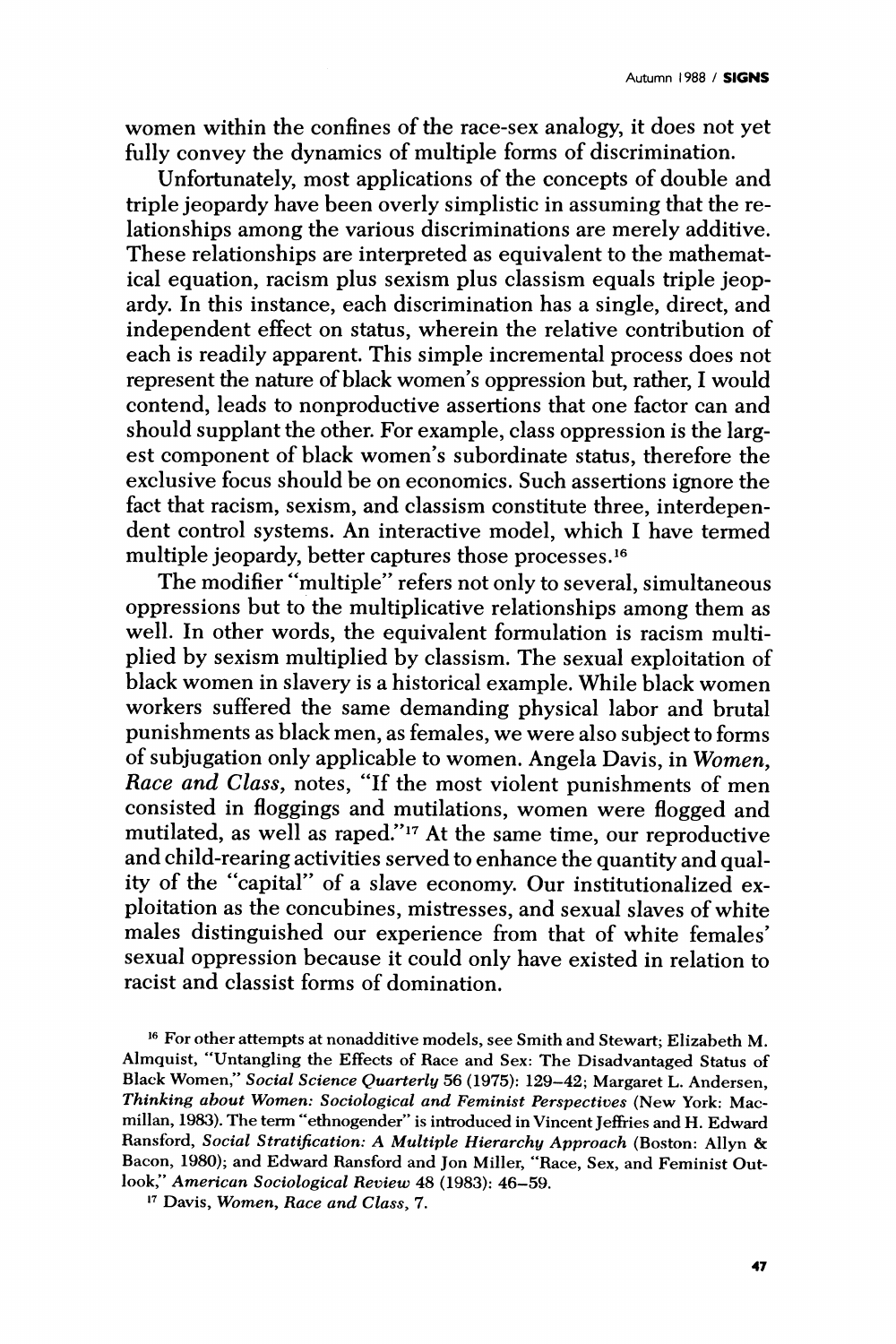**The importance of any one factor in explaining black women's circumstances thus varies depending on the particular aspect of our lives under consideration and the reference groups to whom we are compared. In some cases, race may be the more significant predictor of black women's status; in others, gender or class may be more influential. Table 1 presents the varied and conditional influence of race and gender and, presumably, of racism and sexism on socioeconomic and educational status. White males earn the highest median incomes, followed in decreasing order by black males, white females, and black females. The educational rankings are different. White males are again on top; but whites, males and females, have more years of schooling than black males and females. While gender is more critical in understanding black women's income ranking, race is more important in explaining their level of educational attainment. But in both examples, black females have the lowest status.** 

**Table 2 shows a more complex relationship between race, gender, and class (here represented by educational attainment), and the influence of these variables on income. Overall, education is an important determinant of income, and despite race or gender, those with more education earn more money than those with less. Men earn more than women at the same level of education, and whites earn more than blacks at the same level of education. But among women, the relationship of education to income is confounded by race. Given our subordinate statuses as female and black, we might expect black women to receive the lowest incomes regardless of their educational attainment. However, the returns of postsecondary education, a college degree or higher, are greater for black females than for white females, while among those with less than a college degree, black females earn less than white females. A similar pattern is not found among males. In this three-way anal-**

| <b>Economic Status (\$)</b> | <b>Educational Status (yrs.)</b> |  |
|-----------------------------|----------------------------------|--|
|                             | 12.7                             |  |
|                             | 12.2                             |  |
|                             | 12.6                             |  |
|                             | 12.2                             |  |

**TABLE I RACE AND GENDER INTERACTIVE EFFECTS ON SOCIOECONOMIC STATUS** 

**NOTE.-Income figures are 1984 median incomes for those fifteen years or older. Educational attainment is for 1984, median years of school completed.** 

**SOURCE.-U.S. Department of Commerce, Bureau of the Census, Statistical Abstract of the United States, 1987 (Washington, D.C.: Government Printing Office, 1987).**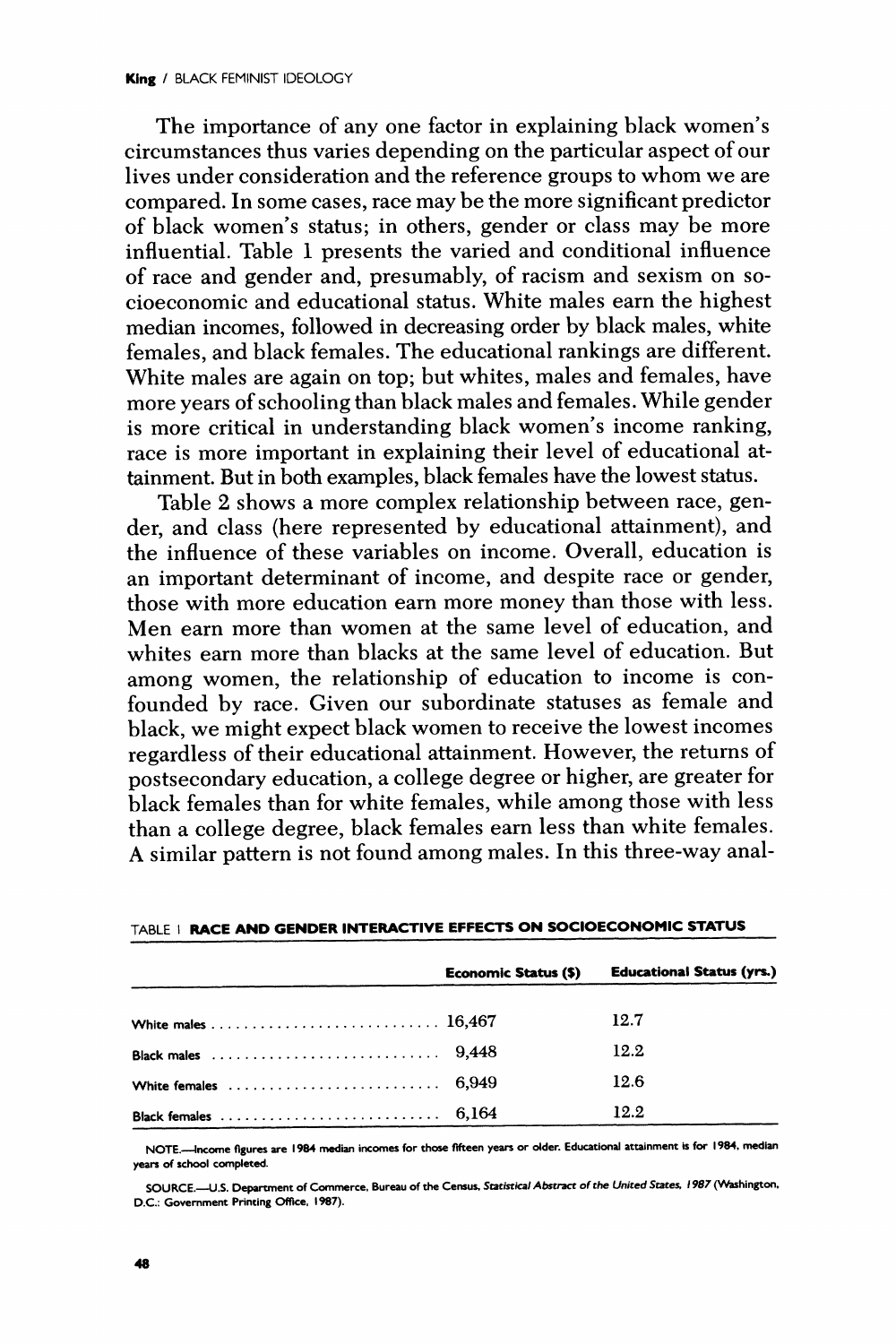|                                                                        | Income (\$)        |                    |                      |                      |
|------------------------------------------------------------------------|--------------------|--------------------|----------------------|----------------------|
|                                                                        | <b>White Males</b> | <b>Black Males</b> | <b>White Females</b> | <b>Black Females</b> |
| Less than a high<br>school diploma $\ldots \ldots \ldots \ldots 9,525$ |                    | 6.823              | 3.961                | 3.618                |
| 4 years of high school $\ldots \ldots 13,733$                          |                    | 9.260              | 6.103                | 5,954                |
| $1-3$ years of college $14,258$                                        |                    | 10.532             | 6.451                | 6,929                |
| Bachelor's degree $\ldots \ldots \ldots 19,783$                        |                    | 14.131             | 9.134                | 10,692               |
| 5 or more years of post-<br>baccalaureate education $\ldots$ 23,143    |                    | 18,970             | 12.980               | 14,537               |

#### **TABLE 2 MULTIPLICATIVE EFFECTS OF RACE, GENDER, AND CLASS ON INCOME**

NOTE.---Income is 1979 median income. Educational attainment is used as a measure of economic class.

**SOURCE-Detailed Population Characteristics, U.S. Summary, Sec. A, 1980 (Washington, D.C.: Government Printing Office, 1980).** 

**ysis, black women are not consistently in the lowest status, evidence that the importance of the multiple discriminations of race, gender, and class is varied and complex.** 

**In the interactive model, the relative significance of race, sex, or class in determining the conditions of black women's lives is neither fixed nor absolute but, rather, is dependent on the sociohistorical context and the social phenomenon under consideration. These interactions also produce what to some appears a seemingly confounding set of social roles and political attitudes among black women. Sociologist Bonnie Thornton Dill has discussed the importance of scholars' recognizing, incorporating, and interpreting the complex variety of social roles that black women have performed in reaction to multiple jeopardies. She argues that the constellation of "attitudes, behaviors, and interpersonal relationships ... were adaptations to a variety of factors, including the harsh realities of their environment, Afro-American cultural images of black womanhood, and the sometimes conflicting values and norms of the**  wider society."<sup>18</sup>

**A black woman's survival depends on her ability to use all the economic, social, and cultural resources available to her from both the larger society and within her community. For example, black women historically have had to assume economically productive roles as well as retain domestic ones, and until recently our labor** 

**<sup>18</sup> Bonnie Thornton Dill, "The Dialectics of Black Womanhood,' Signs: Journal of Women in Culture and Society 4 (1979): 543-55, esp. 547. Smith and Stewart, 1, make a similar point.**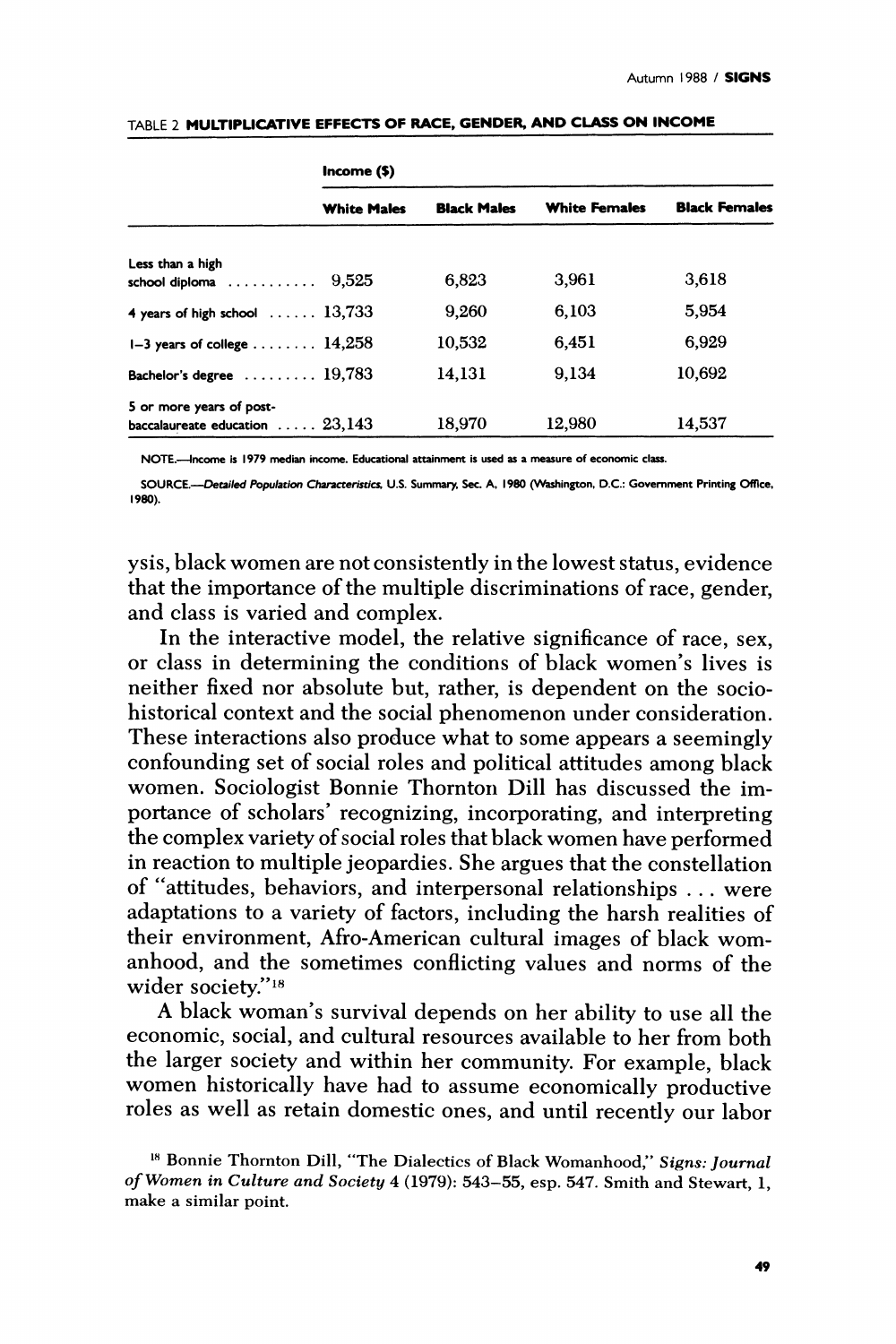**force participation rate well exceeded that of white women.19 Labor, whether unpaid and coerced (as under slavery) or paid and necessary employment, has been a distinctive characteristic of black women's social roles. It has earned us a small but significant degree of self-reliance and independence that has promoted egalitarian relations with black men and active influence within the black family and community.20 But it also has had costs. For instance, black women have most often had to work in low status and low paying jobs since race and sex discrimination have historically limited our employment options. The legacy of the political economy of slavery under capitalism is the fact that employers, and not black women, still profit the most from black women's labor. And when black women become the primary or sole earners for households, researchers and public analysts interpret this self-sufficiency as pathology, as deviance, as a threat to black family life.21 Yet, it is black women's well-documented facility to encompass seemingly contra-**

**19 In slavery, there was 100 percent labor force participation by black women. In 1910, 34 percent were in the official labor force. In 1960, the figure was 40 percent, and by 1980, it was over 50 percent. Comparable figures for white women are 18 percent in 1890, 22 percent in 1910, 37 percent in 1960, and 51 percent in 1980. For a more detailed discussion, see Phyllis A. Wallace, Black Women in the Labor Force (Cambridge, Mass.: MIT Press, 1980).** 

**20 Angela Davis, "Reflections of the Black Woman's Role in the Community of Slaves," Black Scholar 3 (December 1971): 2-16, offers an enlightening discussion of the irony of independence out of subordination. See also Deborah Gray White, Ar'n't I a Woman? Female Slaves in the Plantation South (New York: Norton, 1985), for a more detailed analysis of the contradictions of the black female role in slavery. For a discussion of the role of black women in the family, see Robert Staples, The Black Woman in America (Chicago: Nelson Hall, 1973); Robert Hill, The Strengths of Black Families (New York: Emerson Hall, 1972); Herbert Guttman, The Black Family in Slavery and Freedom, 1750 to 1925 (New York: Random House, 1976); Carol Stack, All Our Kin: Strategies for Survival in a Black Community (New York: Harper & Row, 1974); and Charles Willie, A New Look at Black Families (New York: General Hall, 1976). For a discussion of black women's community roles, see Bettina Aptheker, Woman's Legacy: Essays on Race, Sex, and Class in American History (Amherst: University of Massachusetts Press, 1982); Paula Giddings, When and Where I Enter: The Impact of Black Women on Race and Sex in America (New York: William Morrow, 1983); Lerner, ed. (n. 1 above); Sharon Harley and Rosalyn Terborg-Penn, eds., The Afro-American Woman: Struggles and Images (Port Washington, N.Y.: Kennikat Press, 1978); Linda Perkins, "The Impact of the 'Cult of True Womanhoow' on the Education of Black Women," Journal of Social Issues 39 (1983): 17-28; and the special issue, "The Impact of Black Women in Education," Journal of Negro Education 51, no. 3 (Summer 1982).** 

**<sup>21</sup>See Robert Staples, "The Myth of the Black Matriarchy," in his The Black Family: Essays and Studies (Belmont, Calif.: Wadsworth, 1971), and The Black Woman in America. Also see hooks, Ain't I a Woman (n. 10 above); and Cheryl T. Gilkes, "Black Women's Work as Deviance: Social Sources of Racial Antagonism within Contemporary Feminism," Working Paper no. 66 (Wellesley, Mass.: Wellesley**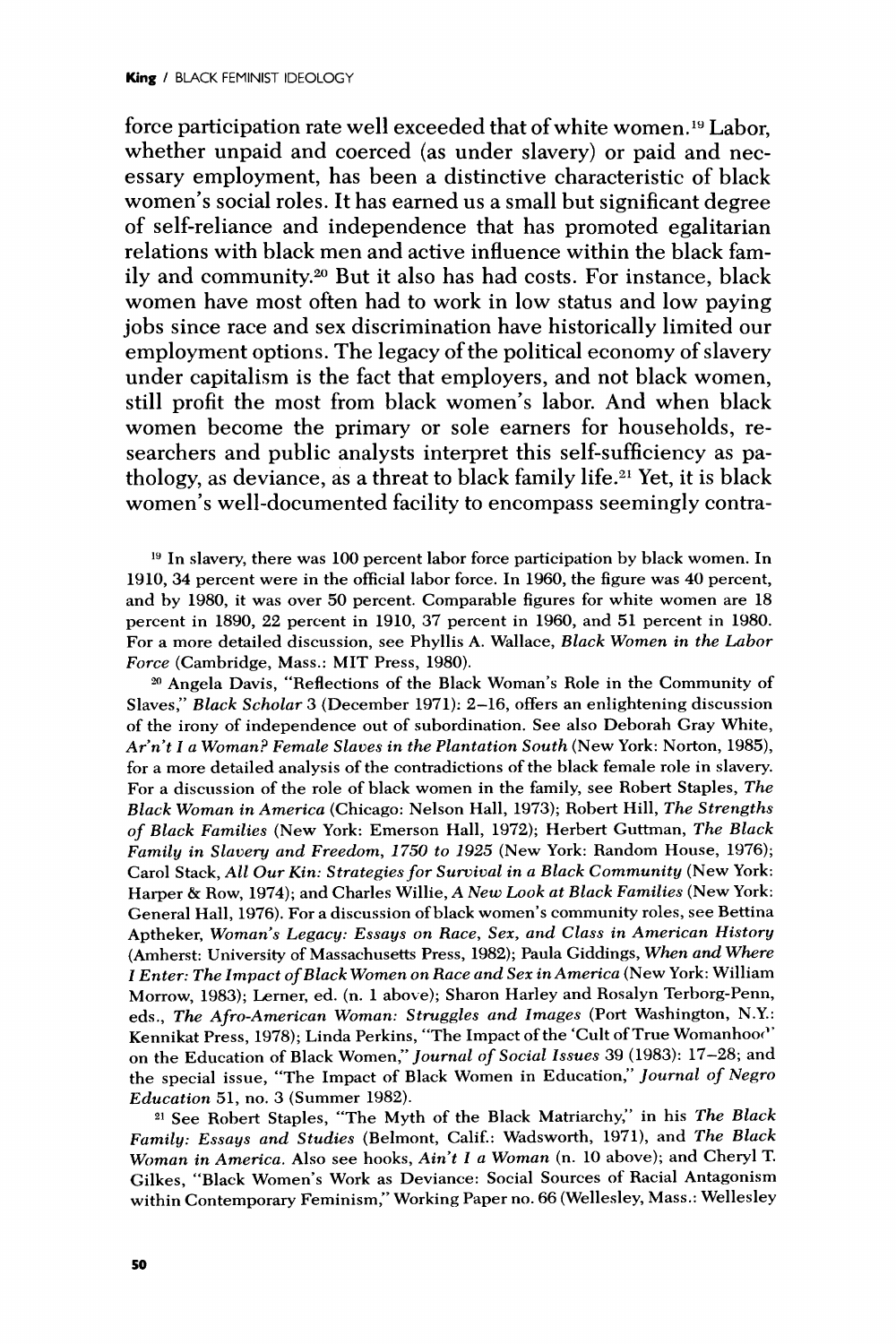**dictory role expectations of worker, homemaker, and mother that has contributed to the confusion in understanding black womanhood.22 These competing demands (each requiring its own set of resistances to multiple forms of oppression) are a primary influence on the black woman's definition of her womanhood, and her relationships to the people around her. To reduce this complex of negotiations to an addition problem (racism + sexism = black women's experience) is to define the issues, and indeed black womanhood itself, within the structural terms developed by Europeans and especially white males to privilege their race and their sex unilaterally. Sojourner's declaration, "ain't I a woman?" directly refutes this sort of conceptualization of womanhood as one dimensional rather than dialectical.** 

# **Multiple jeopardy within the politics of liberation**

**In order to understand the concept of multiple jeopardy, it is necessary to look beyond the social structure and process of the dominant society that insidiously pervade even the movements for race, gender, and class liberation. Thus, the confrontations among blacks about sexism and classism, among women about racism and classism, and among the various economic classes about racism and sexism compose a second feature of the context of black feminist ideology. A formidable impediment in these battles is the "monist" approach of most liberation ideologies. In Liberating Theory, monism is described as a political claim "that one particular domination precipitates all really important oppressions. Whether Marxist, anarchist, nationalist, or feminist, these 'ideal types' argue that important social relations can all be reduced to the economy, state, culture, or gender."23 For example, during the suffrage debates, it was routinely asserted that only one group might gain voting privileges-either blacks or women, that is black men or white women. For black women, the granting of suffrage to either group would still mean our disenfranchisement because of either our sex or our** 

**College, Center for Research on Women, 1979). However, more recently Robert Staples has argued that black women who are too independent will be unable to find black mates and that black men are justified in their preference for a more traditionally feminine partner ("The Myth of Black Macho: A Response to Angry** 

<sup>&</sup>lt;sup>22</sup> See White; and Jacqueline Jones, *Labor of Love, Labor of Sorrow: Black* Women, Work and the Family, From Slavery to the Present (New York: Basic, 1985).

<sup>&</sup>lt;sup>23</sup> Michael Albert et al., *Liberating Theory (Boston: South End Press, 1986), 6.*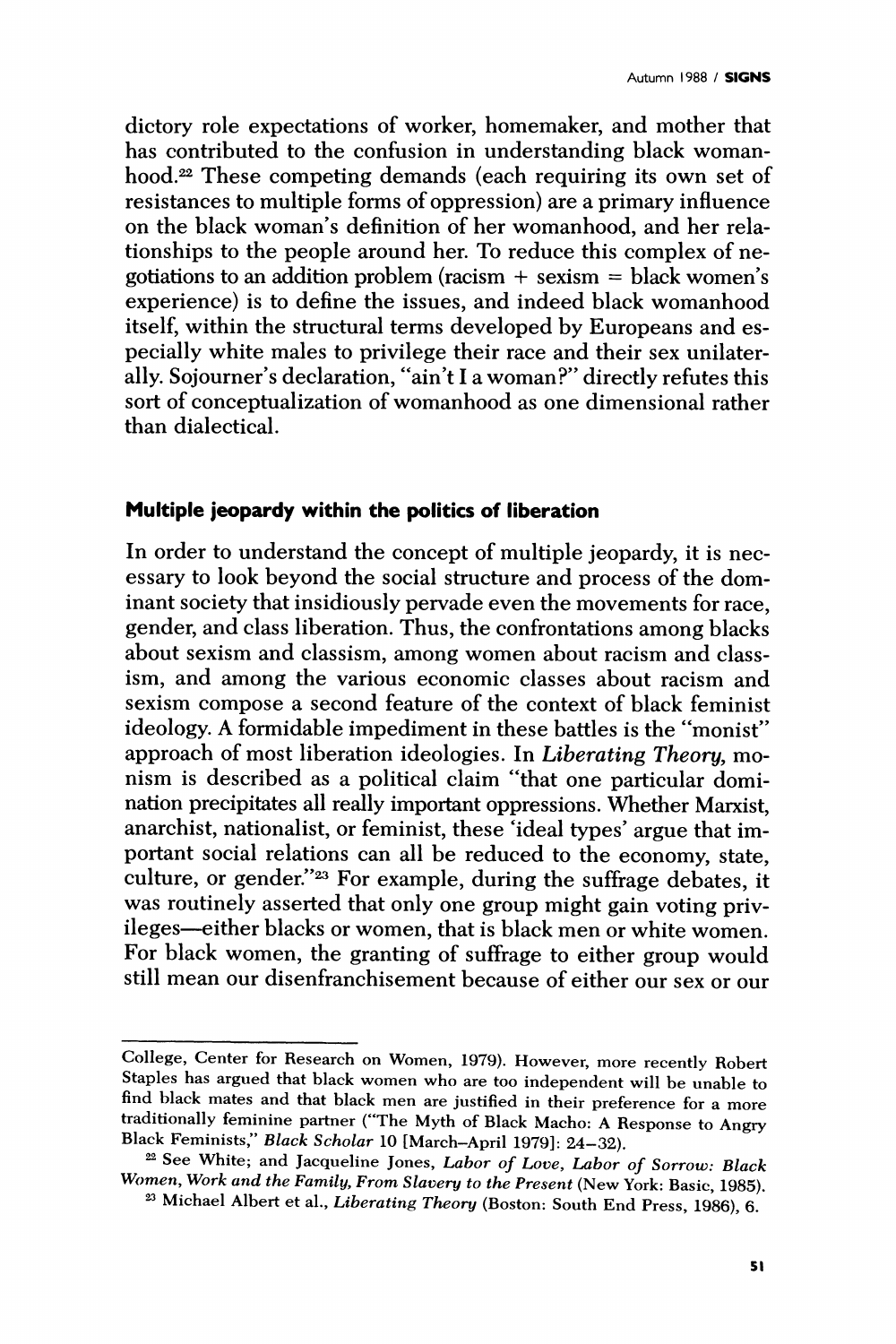**race. Faced with this dilemma, many black women and most black men believed that the extension of suffrage to black males was imperative in order to protect race interests in the historical period of postbellum America. But because political empowerment for black women would require that both blacks and women gained the right to vote, some of these same black women also lobbied strenuously for women's suffrage.24** 

**The contemporary efforts of black women to achieve greater equal opportunity and status present similar dilemmas, whether in the areas of reproductive rights, electoral politics, or poverty. Our history of resistance to multiple jeopardies is replete with the fierce tensions, untenable ultimatums, and bitter compromises between nationalism, feminism, and class politics. In a curious twist of fate, we find ourselves marginal to both the movements for women's liberation and black liberation irrespective of our victimization under the dual discriminations of racism and sexism. A similar exclusion or secondary status typifies our role within class movements. Ironically, black women are often in conflict with the very same subordinate groups with which we share some interests. The groups in which we find logical allies on certain issues are the groups in which we may find opponents on others. To the extent that we have found ourselves confronting the exclusivity of monistic politics, we have had to manage ideologies and activities that did not address the dialectics of our lives. We are asked to decide with whom to ally, which interests to advance. Should black women's primary ideological and activist commitment be to race, sex, or class-based social movements? Can we afford to be monist? Can we afford not to be?** 

**In the following consideration of the dialectics within each of three liberation movements, I hope to describe the tensions and priorities that influence the construction of a black feminist ideology. To the extent that any politic is monistic, the actual victims of racism, sexism, or classism may be absent from, invisible within, or seen as antagonistic to that politic. Thus, prejudicial attitudes and discriminatory actions may be overt, subtle, or covert; and they may have various manifestations through ideological statements, policies and strategies, and interpersonal relations. That is, black and/or poor women may be marginal to monistic feminism, women's concerns may be excluded from nationalistic activism, and indif-**

**<sup>24</sup> For further discussion of suffrage and racism, see Davis, Women, Race and Class (n. 9 above); Giddings; Harley and Terborg-Penn; and Barbara H. Andolsen, "Daughters of Jefferson, Daughters of Bootblacks": Racism andAmerican Feminism (Macon, Ga.: Mercer University Press, 1986).**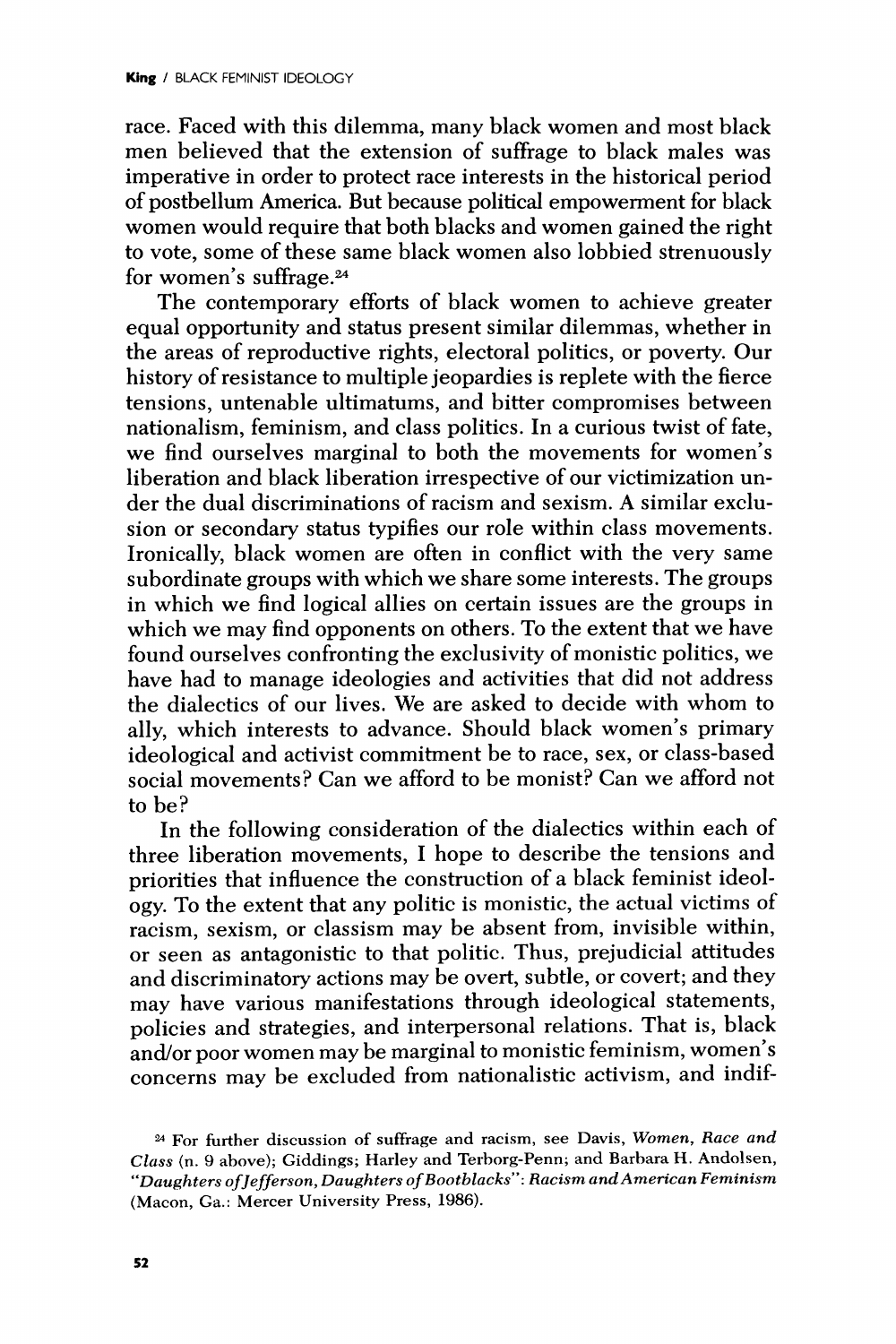**ference to race and gender may pervade class politics. This invisibility may be due to actual exclusion or benign neglect, while marginality is represented in tokenism, minimization, and devalued participation. Antagonism involves two subordinate groups whose actions and beliefs are placed in opposition as mutually detrimental. From this conceptual framework, the following discussion highlights the major aspects of multiple jeopardy within liberation politics.** 

# **Intraracial politics**

**Racial solidarity and race liberation have been and remain a fundamental concern for black Americans. Historically and currently, slavery, segregation, and institutional as well as individual discrimination have been formative experiences in most blacks' socialization and political outlook. The inerasable physical characteristics of race have long determined the status and opportunities of black women in the United States. Since race serves as a significant filter of what blacks perceive and how blacks are perceived, many black women have claimed that their racial identity is more salient than either their gender or class identity.25 Diane Lewis, an anthropologist, has remarked that when racism is seen as the principal cause of their subordinate status, "their interests as blacks have taken**  precedence over their interests as women."<sup>26</sup> This political impor**tance of race is evident for other reasons as well. Certainly, the chronological order of the social movements for racial, gender, and class justice in part explains the priority given to racial interests. In both the nineteenth and twentieth centuries, the abolition and civil rights movements predate women's suffrage and the women's movement. Similarly, collective efforts that addressed economic deprivation and exploitation, such as trade unionism beginning in the late 1800s, communist organizing in the 1920s and 1930s, and the anti-imperialist activism of the 1960s were preceded by or simultaneous with race-oriented movements. Considering the order of events, it is reasonable to expect that most black women would have made commitments to and investments in the race movements** 

**<sup>25</sup>See Gloria Joseph and Jill Lewis, Common Differences: Conflicts in Black and White Feminist Perspectives (New York: Avon, 1981); Diane K. Lewis, "A Response to Inequality: Black Women, Racism, and Sexism," Signs 3 (1977): 339-61; and bell hooks, Feminist Theory: From Margin to Center (Boston: South End Press, 1984), for extended discussions of the dynamics of structural subordination to and social conflict with varying dominant racial and sexual groups.** 

**<sup>26</sup>Lewis, 343.**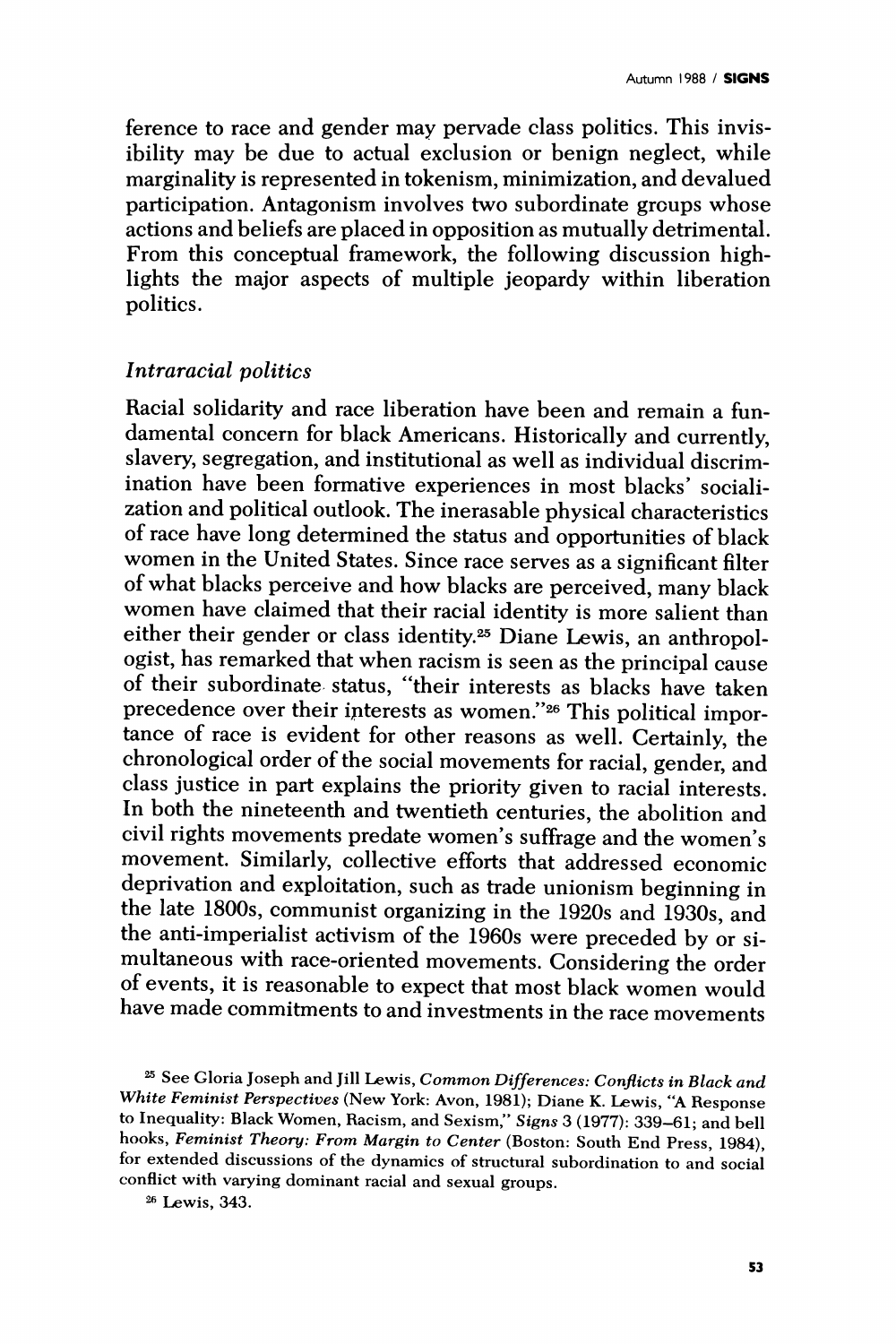**such that they would not or could not easily abandon those for later movements.** 

**Furthermore, through the necessity of confronting and surviving racial oppression, black women have assumed responsibilities atypical of those assigned to white women under Western patriarchy. Black women often held central and powerful leadership roles within the black community and within its liberation politics. We founded schools, operated social welfare services, sustained churches, organized collective work groups and unions, and even established banks and commercial enterprises. That is, we were the backbone of racial uplift, and we also played critical roles in the struggle for**  racial justice.<sup>27</sup> Harriet Tubman led slaves to freedom on the un**derground railroad; Ida Wells Barnett led the crusade against lynching; Fannie Lou Hamer and Ella Baker were guiding political spirits of the southern black efforts that gave birth to SNCC and the Mississippi Freedom Democratic Party; the "simple" act of Rosa Parks catapulted Martin Luther King to national prominence. Black women, therefore, did not experience sexism within the race movement in quite the ways that brought many white women to feminist consciousness within either civil rights or New Left politics.28** 

**All together this history constitutes a powerful impetus toward a monistic race approach as the means of liberation for black women. Michelle Wallace concludes that black women simply lack a feminist consciousness as a matter of choice, out of ignorance, misguided beliefs, or an inability to recognize sexual domination both within and without the black community.29 Since the 1800s, however, the writings of such prominent black women as Sojourner Truth, Maria Stewart, Anna Julia Cooper, Josephine St. Pierre Ruffin, Frances Watkins Harper, Pauli Murray, Frances Beale, Audre Lorde, and Angela Davis have described a broader view of black consciousness.30 Even among those black women who expressed** 

**<sup>27</sup>Giddings; Harley and Terborg-Penn; and Davis, "Reflections on the Black Woman's Role in the Community of Slaves."** 

**28 See Evans (n. 9 above); and Clayborne Carson, In Struggle: SNCC and the Black Awakening of the 1960s (Cambridge, Mass.: Harvard University Press, 1981).** 

**<sup>29</sup>Michelle Wallace, Black Macho and the Myth of the Superwoman (New York: Dial, 1979). See also Linda C. Powell, "Black Macho and Black Feminism," in Smith, ed. (n. 15 above), 283-92, for a critique of Wallace's thesis.** 

**30 For statements by Truth, Stewart, Cooper, Ruffin, and Harper, see Loewenberg and Bogin, eds. (n. 3 above); and Lerner, ed. (n. 1 above); for Lorde, see Lorde (n. 15 above); for Davis, see Davis, Women, Race and Class; for Beale, see Frances Beale, "Double Jeopardy" (n. 13 above), and "Slave of a Slave No More: Black Women in the Struggle," Black Scholar 12, no. 6 (November/December 1981): 16- 24; and for Murray, see Pauli Murray, "The Liberation of Black Women," in Women: A Feminist Perspective, ed. Jo Freeman (Palo Alto, Calif.: Mayfield, 1975), 351-63.**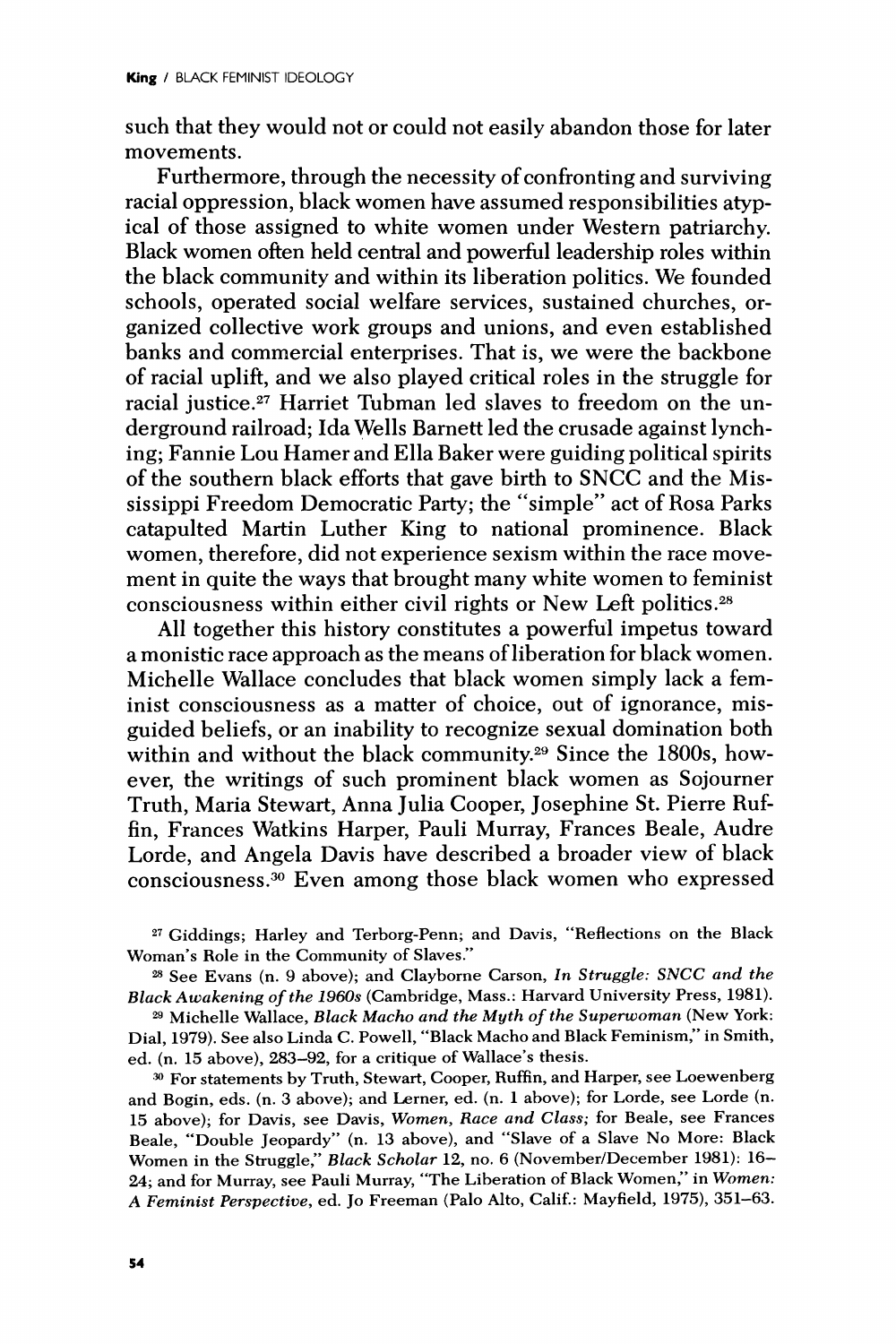**grave reservations about participating in the women's movement, most recognized sexism as a factor of their subordination in the larger society and acknowledged sexual politics among blacks. They could identify the sexual inequities that resulted in the images of black women as emasculating matriarchs; in the rates of sexual abuse and physical violence; and in black men assuming the visible leadership positions in many black social institutions, such as the church, the intelligentsia, and political organizations.31 During the civil rights and black nationalist movements of the 1960s and 1970s, men quite effectively used the matriarchy issue to manipulate and coerce black women into maintaining exclusive commitments to racial interests and redefining and narrowing black women's roles and images in ways to fit a more traditional Western view of women. Black feminists Pauli Murray and Pauline Terrelonge Stone both agree that the debates over this issue became an ideological ploy to heighten guilt in black women over their supposed collusion with whites in the oppression of black men.32 Consequently, these intraracial tensions worked against the public articulations of a feminist consciousness by most black women. Nevertheless, a point of concern and contention within the black community was how sexual inequalities might best be addressed, not whether they existed. A few black women responded by choosing monistic feminism, others sought a distinct black feminist activism. While many organized feminist efforts within race-oriented movements, some also adopted a strict nationalist view. Over time, there were also transformations of perspectives. For example, the black women of SNCC created within it a women's liberation group which later became an independent feminists-of-color organization, the Third World Women's Alliance, which is today the only surviving entity of SNCC.** 

**The politics of race liberation have rarely been exclusively racebased. Because so many blacks historically have been economically** 

**<sup>31</sup>Regarding the church, see Pauline Terrelonge Stone, "Feminist Consciousness and Black Women," in Freeman, ed., 575-88; Joseph and Lewis; Jacqueline Grant, "Black Women and the Church," in But Some of Us Are Brave: Black Women's Studies, ed. Gloria T. Hull et al. (Old Westbury, N.Y.: Feminist Press, 1982), 141- 52; and Cheryl Townsend Gilkes, " 'Together and in Harness'; Women's Traditions in the Sanctified Church," Signs 10, no. 4 (Summer 1985): 678-99. Concerning politics, see LaRue (n. 10 above); Mae C. King, "The Politics of Sexual Stereotypes," Black Scholar 4 (March/April 1973): 12-22; and Manning Marable, How Capitalism Underdeveloped Black America (Boston: South End Press, 1983), esp. chap. 3. For a discussion of sexual victimization, see Barbara Smith, "Notes for Yet Another Paper on Black Feminism, or Will the Real Enemy Please Stand Up," Conditions 5 (1979): 123-27, as well as Joseph and Lewis. For a critique of the notion of the matriarch, see Stone; and Staples, "The Myth of the Black Matriarchy" (n. 21 above). <sup>32</sup>See Murray; and Stone.**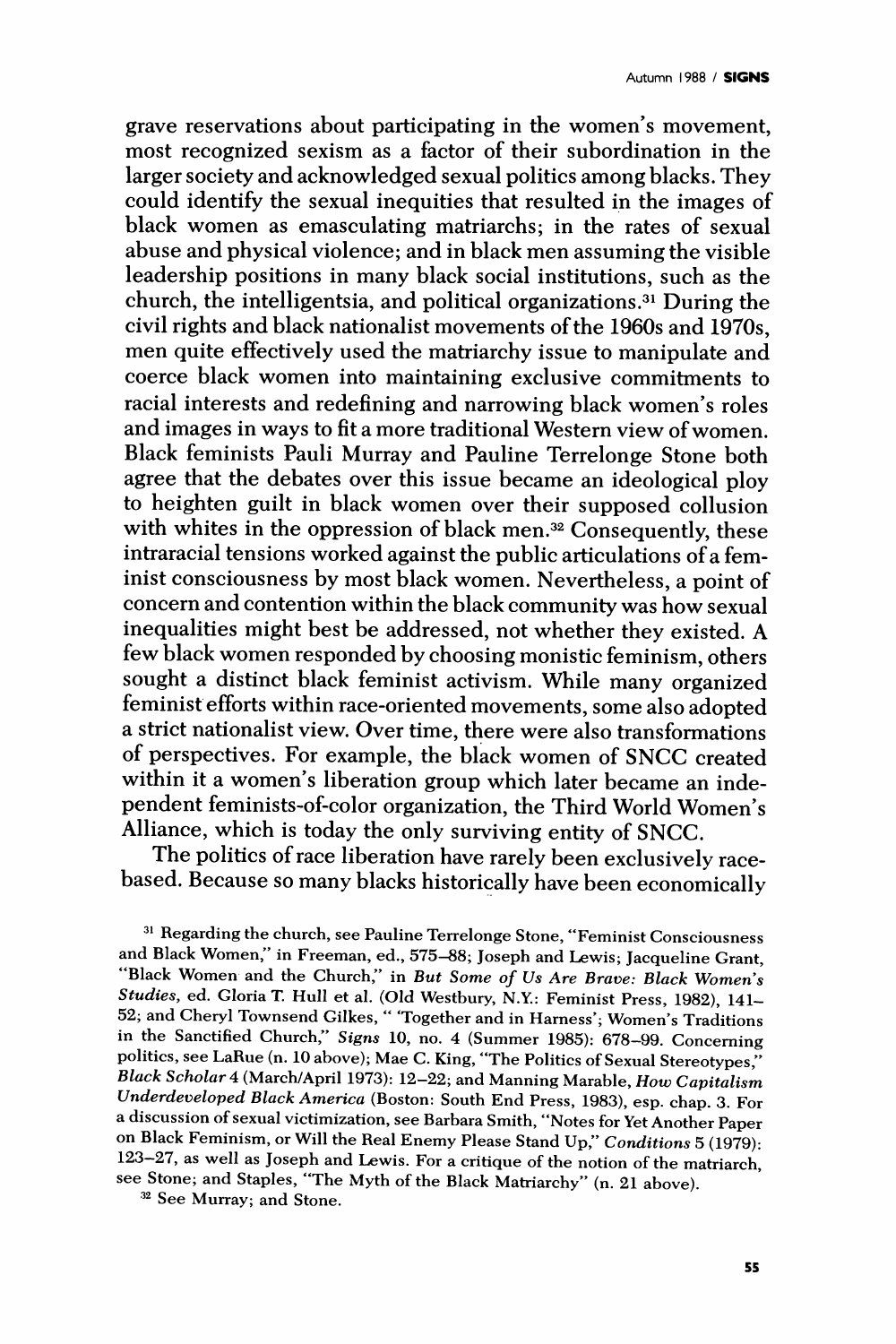**oppressed, race liberation has out of necessity become more pluralistic through its incorporation of economic interests. Whether civil rights or a nationalist activism, the approach to class injustice generally promotes greater economic opportunities and rewards within the existing capitalist order. At the turn of the century, for instance, the collective action known as racial uplift involved the efforts of educated, middle-class blacks to elevate the moral, physical, social, and economic conditions of lower income blacks. The National Association of Wage Earners was established in the 1920s by women like Nannie Burroughs, Maggie Wallace, and Mary McCleod Bethune to assist black female domestic and factory workers.33** 

**The civil rights movement initially seemed to avoid the valueladen implications of this pattern of middle-class beneficence toward those with fewer economic resources. Both Aldon Morris, a sociologist, and Clayborne Carson, a historian, have written of the genuine grass roots orientation of the black southern strategy in the 1950s and early 1960s.34 The majority of the participants were rural, poorly educated, and economically disadvantaged, but more important, these same individuals set the priorities and the strategies of the movement. The legacy was an affirmation of the strength of seemingly powerless people, and particularly of the black women who were among the principal organizers and supporters.35** 

**Despite these auspicious beginnings, Cornell West, a black theologian, described the 1960s as a time when the interests of poor blacks were often betrayed.36 Middle-class blacks were better able to take advantage of the relatively greater opportunities made possible through the race-oriented, legal liberalism of equal opportunity and affirmative action policies and electoral politics. Only such groups as the Nation of Islam and the League of Revolutionary Black Workers, like Marcus Garvey's United Negro Improvement Association earlier in this century, continued to represent the interests of working class and impoverished blacks. The contemporary controversy over class polarization in the black community is a consequence of the movement not effectively addressing the economic** 

**.33 Evelyn Brooks Bennett, "Nannie Burroughs and the Education of Black Woman," in Harley and Terborg-Penn (n. 20 above), 97-108.** 

**34 Aldon Morris, The Origins of the Civil Rights Movement: Black Communities**  Organizing for Change (New York: Free Press, 1984); and Carson.

**35 See the recent publication by Jo Ann Gibson Robinson, The Montgomery Bus Boycott and the Women Who Started It (Knoxville: University of Tennessee Press, 1987).** 

**36 Cornell West, "The Paradox of the Afro-American Rebellion;' in The Sixties without Apology, ed. Sohnya Sayres, Anders Stephanson, Stanley Aronowitz, Fredric Jameson (Minneapolis: University of Minnesota Press, 1984).**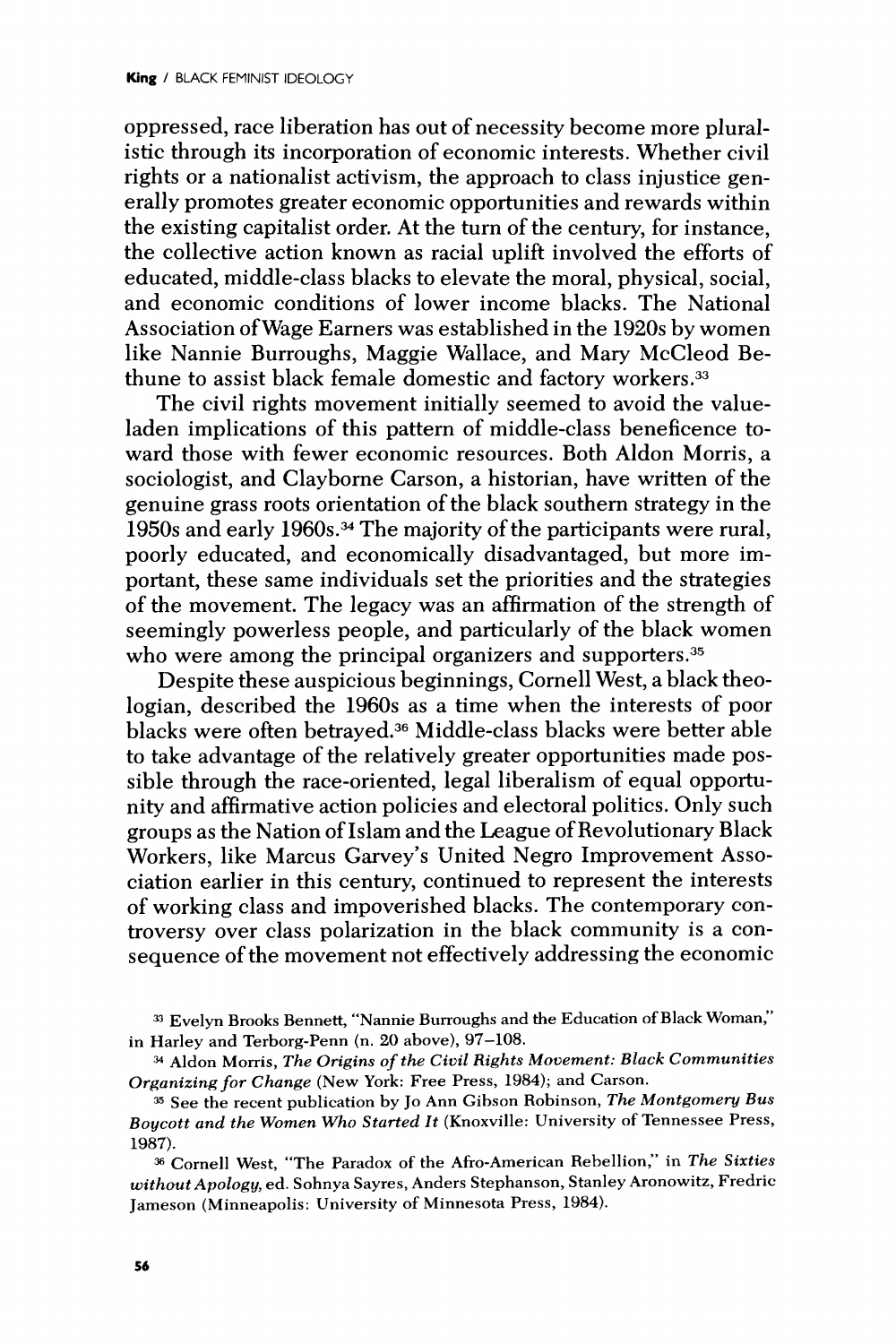**status of all blacks. Given the particularly precarious economic status of black women, this neglect and marginalization of class is especially problematic for them. The National Welfare Rights Organization, founded in 1967, was one of the few successful, though short-lived, efforts to address the class divisions. Only recently have race-focal groups, including the Urban League and the National Association for the Advancement of Colored People addressed the plight of impoverished black women.** 

**Racial solidarity has been a fundamental element of black women's resistance to domination. However, the intraracial politics of gender and class have made a strictly nationalistic approach overly restrictive and incalculably detrimental to our prospects for full liberation. Given a social condition that is also compounded by other oppressions, black women have necessarily been concerned with affecting, at the very least, an amelioration of economic and gender discriminations. Consequently, some black women have sought an association with feminism as one alternative to the limitations of monistic race politics.** 

## **Politics among women**

**At one level, black women, other women of color, and white women, share many common contemporary concerns about their legal status and rights, encounters with discrimination, and sexual victimization. It is on these shared concerns that feminists have sought to forge a sense of sisterhood and to foster solidarity. This effort is manifest in a variety of ways, but the slogan, "sisterhood is powerful," best exemplifies the importance and the hoped for efficacy of such solidarity in the achievement of women's equality and liberation. For example, all-female restrictions for consciousness-raising sessions, intellectual and artistic programs and publications, organizations, businesses, and communities reflect this singular orientation; and lesbian feminist separatism represents the absolute ideological expression of the monistic tendencies in feminism.** 

**Presumably, black women are included in this sisterhood, but, nonetheless, invisibility and marginality characterize much of our relationship to the women's movement. The assertion of common**denies the other structured inequalities of race, class, religion, and **nationality, as well as denying the diverse cultural heritages that affect the lives of many women. While contending that feminist consciousness and theory emerged from the personal, everyday**  nored. The phrase, "the personal is the political" not only reflects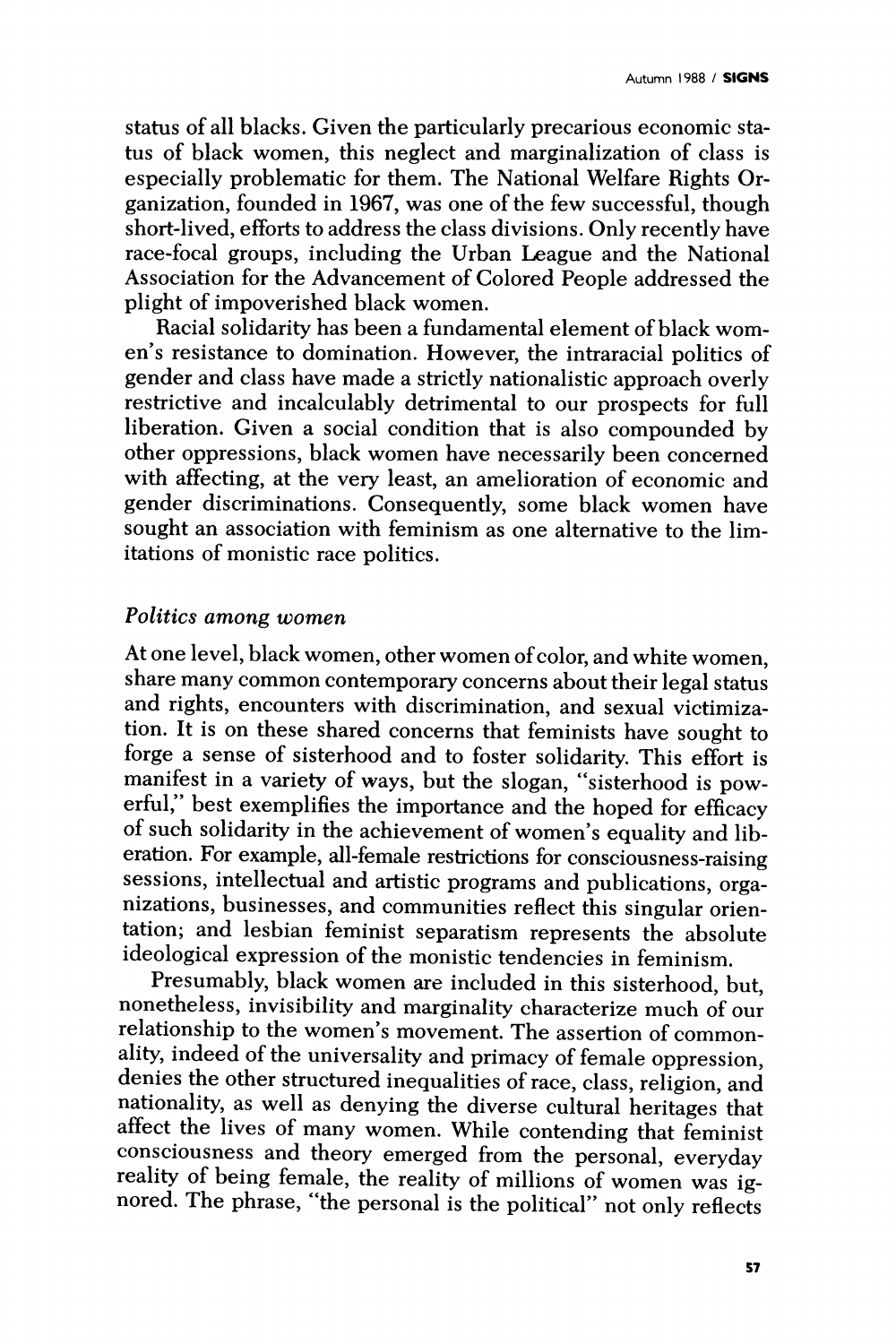**a phenomenological approach to women's liberation-that is, of women defining and constructing their own reality-but it has also come to describe the politics of imposing and privileging a few women's personal lives over all women's lives by assuming that these few could be prototypical. For black women, the personal is bound up in the problems peculiar to multiple jeopardies of race and class, not the singular one of sexual inequality. This has not necessarily meant that black women rejected feminism, but merely that they were not singlemindedly committed to the organizations and some of the agenda that have come to be called the women's movement, that is, the movement of white, often protestant, middleclass women.** 

**Feminism has excluded and devalued black women, our experiences, and our interpretations of our own realities at the conceptual and ideological level. Black feminists and black women scholars have identified and critically examined other serious flaws in feminist theorizing. The assumption that the family is by definition patriarchal, the privileging of an individualistic worldview, and the advocacy of female separatism are often antithetical positions to many of the values and goals of black women and thus are hindrances to our association with feminism.37 These theoretical blinders obscured the ability of certain feminists first to recognize the multifaceted nature of women's oppressions and then to envision theories that encompass those realities. As a consequence, monistic feminism's ability to foresee remedies that would neither abandon women to the other discriminations, including race and class, nor exacerbate those burdens is extremely limited. Without theories and concepts that represent the experiences of black women, the women's movement has and will be ineffectual in making ideological appeals that might mobilize such women. Often, in fact, this conceptual invisibility has led to the actual strategic neglect and physical exclusion or nonparticipation of black women. Most black women who have participated in any organizations or activities of the women's movement are keenly aware of the racial politics that anger, frustrate, and alienate us.** 

**The case of the struggle for suffrage in the nineteenth century again is an instructive example of the complexity of multiple jeopardy and its politics. Initially, there was an alliance of blacks and** 

**<sup>37</sup>Lorde, Sister Outsider, esp. 66-71; hooks, Feminist Theory (n. 25 above); Linda Burnham, "Has Poverty Been Feminized in Black America?" Black Scholar 16, no. 2 (March/April 1985): 14-24; Maria C. Lugones and Elizabeth V. Spelman, "Have We Got A Theory for You! Feminist Theory, Cultural Imperialism and the Demand for 'The Woman's Voice,'" Women's Studies International Forum 6, no. 6 (1983): 573-81.**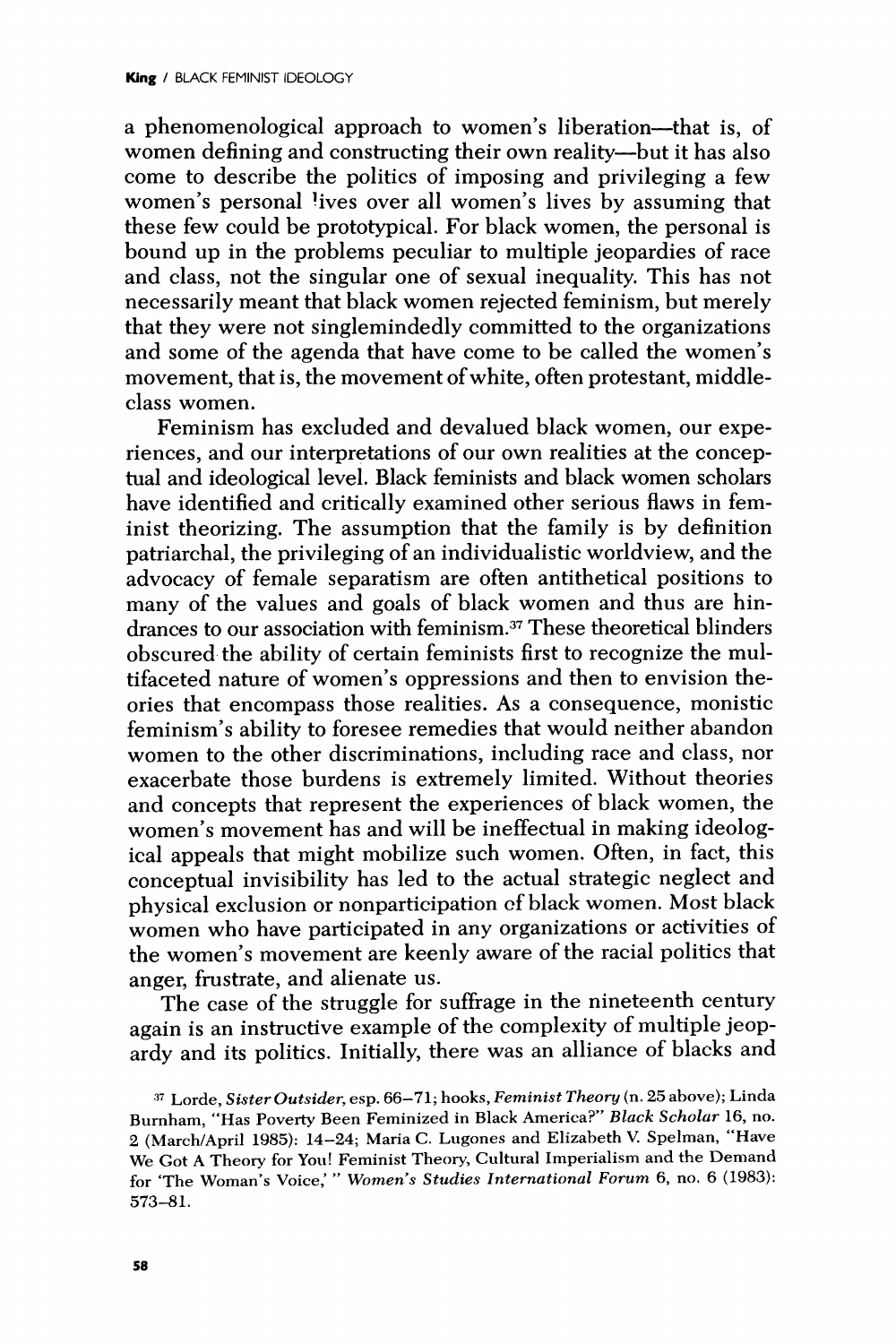**women for universal suffrage. However, as the campaign ensued, opponents of universal suffrage, and of any extension of voting privileges, were successful in transforming the debate into one of whom should receive the vote-women or black males. Many prominent white suffragists, including Elizabeth Cady Stanton, Susan B. Anthony, and Carrie Chapman Catt abandoned the alliance and demanded a "women only" enfranchisement. The question of black women's suffrage should have been especially problematical for them. In fact, it was never seriously considered. More damning, however, were their politics of expediency. They cooperated with avowed racists in order to gain the southern vote and liberally used racial slurs and epithets arguing that white women's superior character and intellect made them more deserving of the right to vote than blacks, Native Americans, and Eastern European and Asian immigrants.** 

**As Angela Davis observes in her examination of race and class in the early women's rights campaign, even the Seneca Falls Declaration "all but ignored the predicament of white working-class women, as it ignored the condition of black women in the South and North alike."38 Barbara Andolsen, in one of the most comprehensive studies of racism in the woman suffrage movement observed: "[it] had a bold vision and noble principles ... but this is a story of a vision betrayed. For the white women who led this movement came to trade upon their privilege as the daughters (sisters, wives, and mothers) of powerful white men in order to gain for themselves some share of the political power those men possessed. They did not adequately identify ways in which that political power would not be accessible to poor women, immigrant women, and black women."39 Yet despite the blatant racism and class bias of the women's suffrage movement, black women, discouraged and betrayed, continued to work for their right to vote, both as blacks and as women, through their own suffrage organizations.** 

**This history of racism in the early women's movement has been sustained by contemporary white feminists. Within organizations, most twentieth-century black women encounter myriad experiences that deny their reality. In some instances, it is the absence of materials, information, speeches, readings, or persons representing black women. When present at all, women of color are underrepresented and have marginal and subordinate roles. Re**of Women (NOW) remains insensitive to such problematic issues

**<sup>3</sup> Davis, Women, Race and Class (n. 9 above), 53-54. 39 Andolsen (n. 24 above), 78.**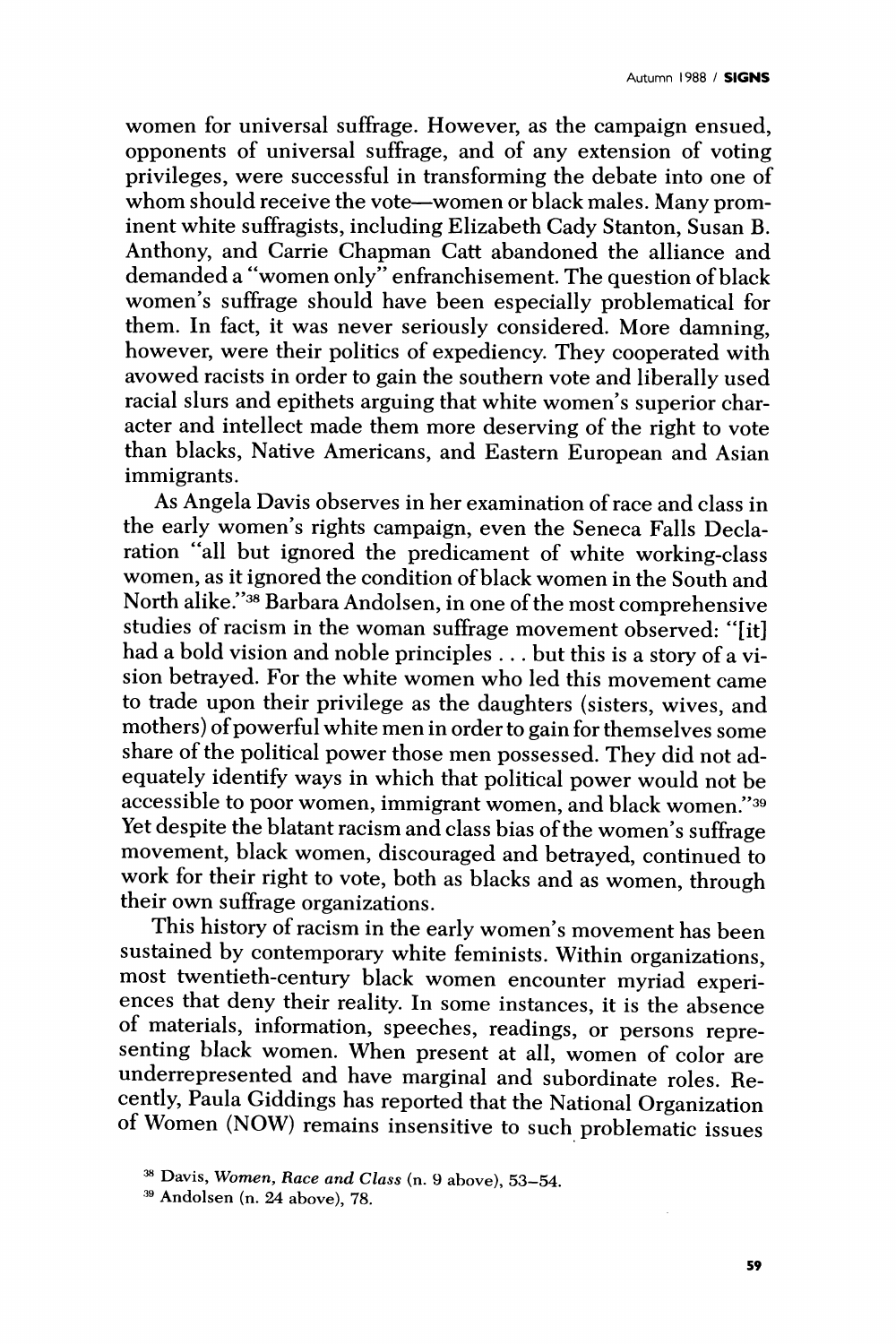**as rape, abortion, sterilization, poverty, and unions. Women of color are rarely elected as officers or appointed to major positions, and NOW has actually encouraged minority women's chapters rather than the incorporation of their concerns into the "regular" chapters.40 Lawyer and educator Mary Frances Berry, in her analysis of the politics of amending the constitution, has argued that one reason for the defeat of the Equal Rights Amendment was the failure of its proponents to campaign, educate, and mobilize the black community, and especially black women.4'** 

**Many white feminist activists have often assumed that their antisexism stance abolished that all racial prejudice or discriminatory behaviors. At best, this presumption is naive and reflects a serious ignorance of the pervasiveness of racism in this society. Many blacks, women and men alike, see such postures as arrogant, racist, and dangerous to their own interests. Diane Lewis concluded that the status of black women and our interests within the women's movement and its organizations essentially replicates our structurally subordinate position to white women in the larger society.42 Different opportunity structures and life options make interracial alliances and feminist solidarity problematic. Conceptually invisible, interpersonally misunderstood and insulted, and strategically marginal, black women have found that much in the movement has denied important aspects of our history and experience. Yet, despite the critical obstacles and limitations, the imperatives of multiple jeopardy necessitate recognizing and resisting sexism.** 

**Beyond the race politics in feminism, many black women share concerns of impoverished and working-class women about class politics. What has become mainstream feminism rests on traditional, liberal economic aspirations of equal employment opportunities for women. In practice, however, the emphasis is often on the professional careers of those women who are already economically privileged and college educated. It could be argued, for instance, that equal access to all types of vocational training and jobs may not be desirable as a necessary or primary goal. While it is true that men on average earn more than women, all men do not have equally attractive jobs in terms of working conditions, compensation and benefits, prestige, and mobility. Those male jobs may represent, at best, only a minimal improvement over the jobs of many working women. White feminist economic concerns have concentrated on** 

**<sup>40</sup> Giddings (n. 20 above), 348.** 

**<sup>41</sup>Mary Frances Berry, Why ERA Failed: Politics, Women's Rights, and the Amending Process of the Constitution (Bloomington: Indiana University Press, 1986).** 

**<sup>42</sup>Lewis (n. 25 above).**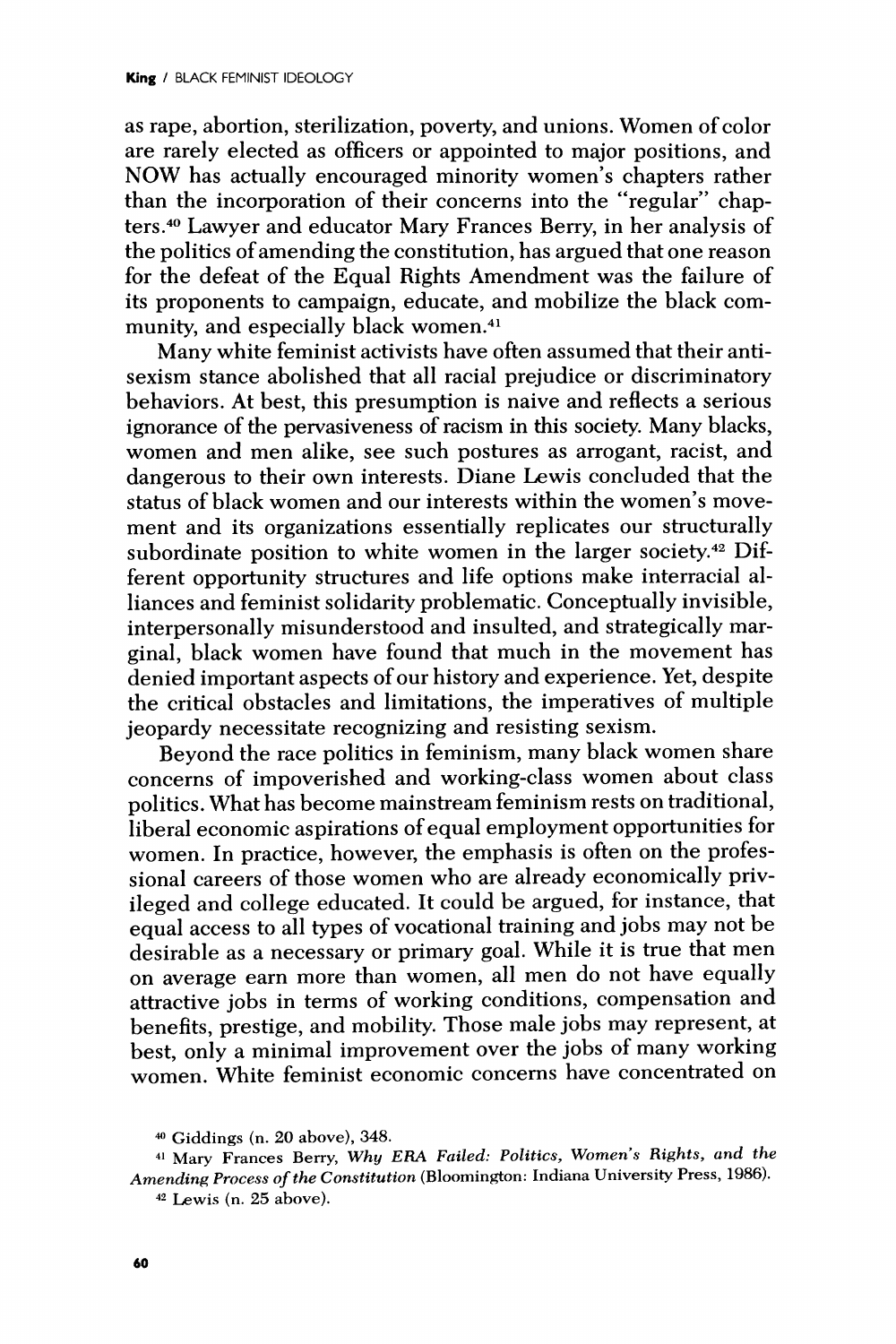**primary sector employment, but these are not the positions that are most critical and accessible to lower- or no-income women. Referring to the equal opportunity approach, Karen Kollias points out that "the majority of nonwhite, lower- and working-class women don't have the power to utilize these benefits because their primary, objective economic conditions haven't changed."43** 

**Class stratification becomes an insignificant issue if economic disadvantage is seen as only relevant for feminism to the extent that women are unequal vis-a-vis men. The difference between male and female incomes is dramatically less among blacks than among whites (see table 1), suggesting that sex alone is not the sole determinant of economic status. From a monist feminist perspective, class exploitation is not understood as an independent system of oppression. Consequently, broad class dynamics are not addressed in liberal and some radical feminisms. Marxist and socialist feminists have sought to correct this biased view of class.44 While the Marxists attempted to incorporate a concern for gender within traditional Marxist analysis, socialist feminists tried to develop a nonmonist perspective of feminism that saw sexism and classism as co-equal oppressions. Ellen Willis concludes that within various feminisms there was limited politics beyond an assertion that class hierarchy was oppressive. A radical feminist, she observes that the consciousness-raising, personal politics approach did not effectively challenge the structural, political economy of class oppression. She concludes that as a consequence, "women were implicated in the class system and had real class interests, that women could oppress men on the basis of class, and that class differences among women could not be resolved within a feminist context alone."45** 

**First, the memberships of these class-oriented groups remained mostly middle class. Economically disadvantaged women have not directly contributed to a feminist theoretical understanding of class dynamics or the development of programs and strategies. Black feminist and literary critic, bell hooks notes that "had poor women** 

**43 Karen Kollias, "Class Realities: Create a New Power Base," in Building Feminist Theory: Essays from Quest, ed. Quest staff (New York: Longman, 1981), 125- 38, esp. 134.** 

**44 See Josephine Donovan, Feminist Theory: The Intellectual Traditions of American Feminism (New York: Ungar, 1985); and Lydia Sargent, ed., Woman and Revolution: A Discussion of the Unhappy Marriage of Marxism and Feminism (Boston: South End Press, 1981); and Zillah R. Eisenstein, ed., Capitalist Patriarchy and the Case for Socialist Feminism (New York: Monthly Review Press, 1979), for fuller discussions.** 

**<sup>45</sup>Ellen Willis, "Radical Feminism and Feminist Radicalism," in Sayres et al., eds. (n. 36 above), 91-118, esp. 110-11.**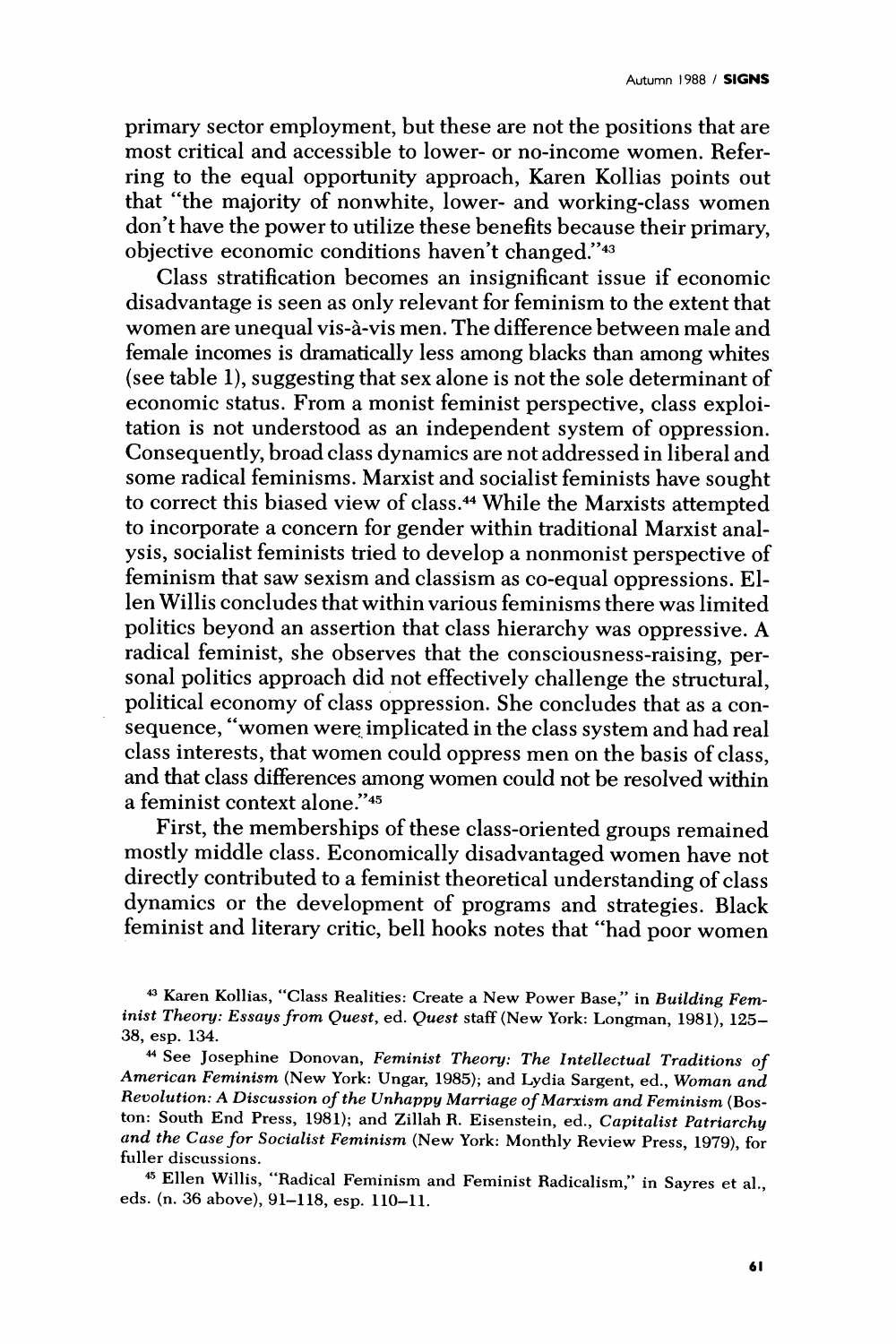**set the agenda for feminist movement, they might have decided that class struggle would be a central feminist issue."46 She further contends that class oppression has not become central among women liberationists because their "values, behaviors, and lifestyles continue to be shaped by privilege."47 In a similar fashion, feminist and race politics have not informed or established ties between poor and working-class black and white women. Phyllis M. Palmer reasons that from the perspective of a poor black woman, white women individually may suffer wage discrimination because of their sex, but their relations to white males, the top income earners, as daughters and wives grants them a relatively better quality of material well-being. "Most white women do not in reality live on what they earn; they have access to the resources of white male income earners."48 Rejecting what she views as the hollow efforts of "slumming" or nonhierarchical organizing, she observes that no serious strategies have been developed for convincing bourgeois women that class liberation is critical for women's liberation or for organizing with poor and working-class women.** 

**This lack of attention to economic issues has significant implications for the participation of black women. Many of the differences of priorities between black and white women are related to class. Issues of welfare, hunger, poor housing, limited health care, and transportation are seldom seen as feminist interests and are rarely the subject of feminist social policies. As Brenda Eichelberger maintains, "the black woman's energy output is more often directed toward such basic survival issues, while the white woman's**  is more often aimed at fulfillment."<sup>49</sup> The economic concerns of **women from lower-income backgrounds are relatively ignored and distorted in the contemporary women's movement. The feminist interpretation of the "feminization" of poverty is a case in point. While noting that some women, again middle class, have indeed experienced a recent drastic decline in life circumstances as a consequence of divorce, the feminization analysis has misrepresented many of the causes of female poverty. For example, most impoverished women have been poor throughout their lives as a consequence of their class position or of racial oppression. Linda Bumham writes that race and class are more significant causative factors in** 

**<sup>46</sup>hooks, Feminist Theory (n. 25 above), 60-61.** 

**<sup>47</sup>Ibid., 61.** 

**49 Brenda Eichelberger, "Voices on Black Feminism," Quest: A Feminist Quarterly 4 (1977): 16-28, esp. 16.** 

**<sup>48</sup> Phyllis Marynick Palmer, "White Women/Black Women: The Dualism of Female Identity and Experiences in the United States," Feminist Studies 91 (Spring 1983): 162.**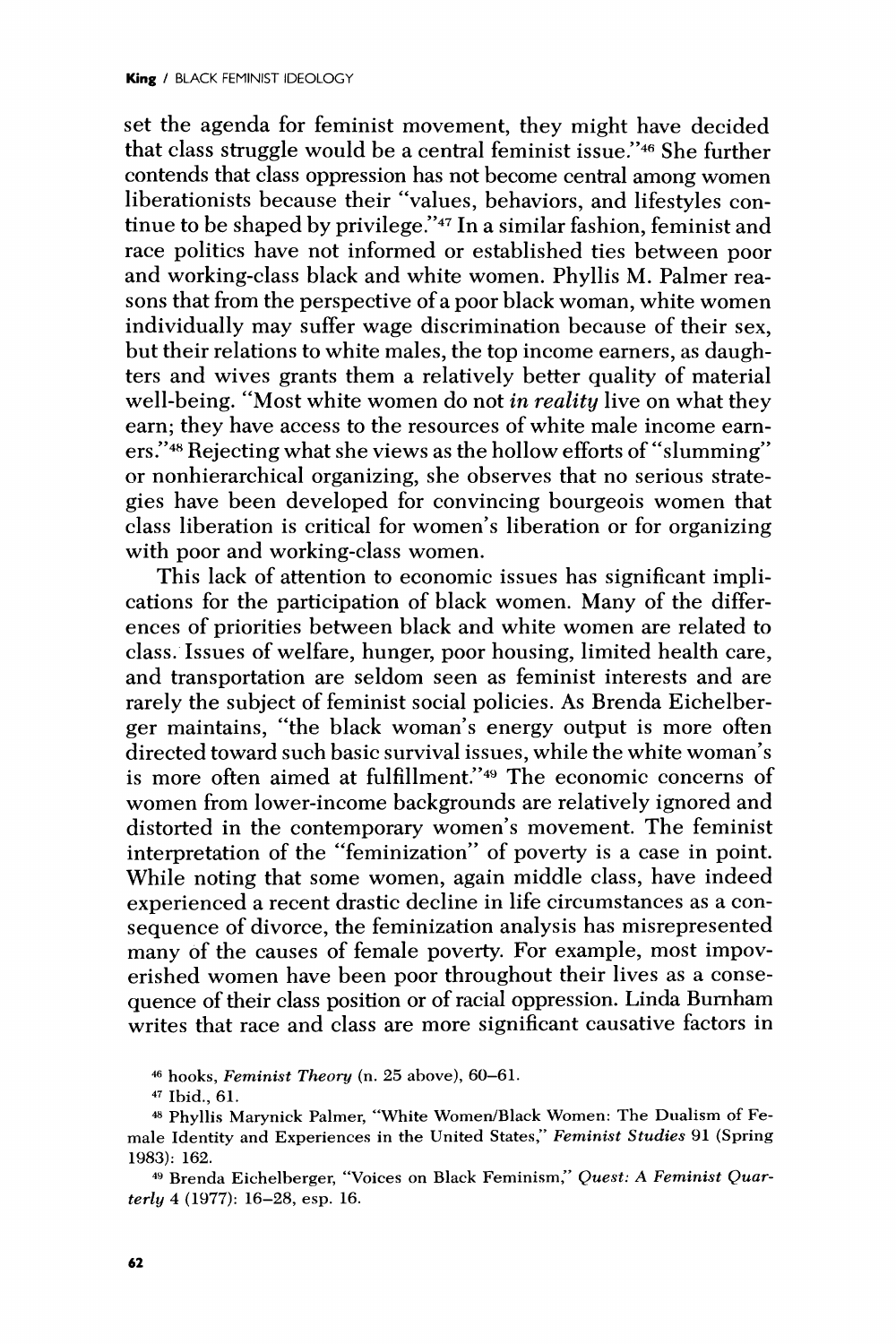**black women's impoverishment than is gender. In the thesis of the feminization of poverty, she contends, "The vulnerability of white women to impoverishment is overstated; the impoverishment of Black men is ignored or underestimated; and the fundamental basis in working-class exploitation for the continual regeneration of poverty is abandoned for a focus on gender."50** 

**In summary, feminism's neglect, misunderstanding, or deemphasis of the politics of race and class have direct implications for the actions of black women in relationship to the movement. Often, our response has been to avoid participation in white female, middleclass dominated organizations and to withhold our support from policies that are not in our race and class interests. Nevertheless, just as the importance of race led many black women to commitments to racially based politics, and gender interests compelled our feminist efforts, economic injustices have brought many to consider class politics as a major avenue of liberation.** 

# **Class politics**

**Economic exploitation is the third societal jeopardy constraining the lives of black women. Historically, the three major movements to address the deprivations of class in the United States have been trade unionism and the anticapitalist politics of the 1930s and 1960s which are colloquially referred to as the Old and the New Left. Having their origins in responses to the degradations that accompanied urbanization and industrialization, labor unionists and leftists organized to address the problems of wage labor and economic stratification in a capitalistic society, including the excessive working hours in poor, unsafe conditions, low pay and limited job security, fluctuations in the labor demand, the decline in work satisfaction, the loss of worker autonomy, and poverty. Each movement, although monistic, possessed different objectives. Unionism was reformist in orientation, seeking to ameliorate the worst of the above conditions. In contrast, the socialist and communist ideologies of the Left were revolutionary in that they aspired to eradicate capitalism and ostensibly to establish a classless society.** 

**Into the first quarter of this century, organized labor's approach to economic disadvantage held little promise for blacks or women, and thus no promise for black women. Samuel Gompers, the leading force of trade unionism and president of the American Federation of Labor (AFL, founded in 1886), believed that the best means of improving wages for Anglo males was to restrict the labor supply.** 

**<sup>50</sup> Burnham (n. 37 above), 15.**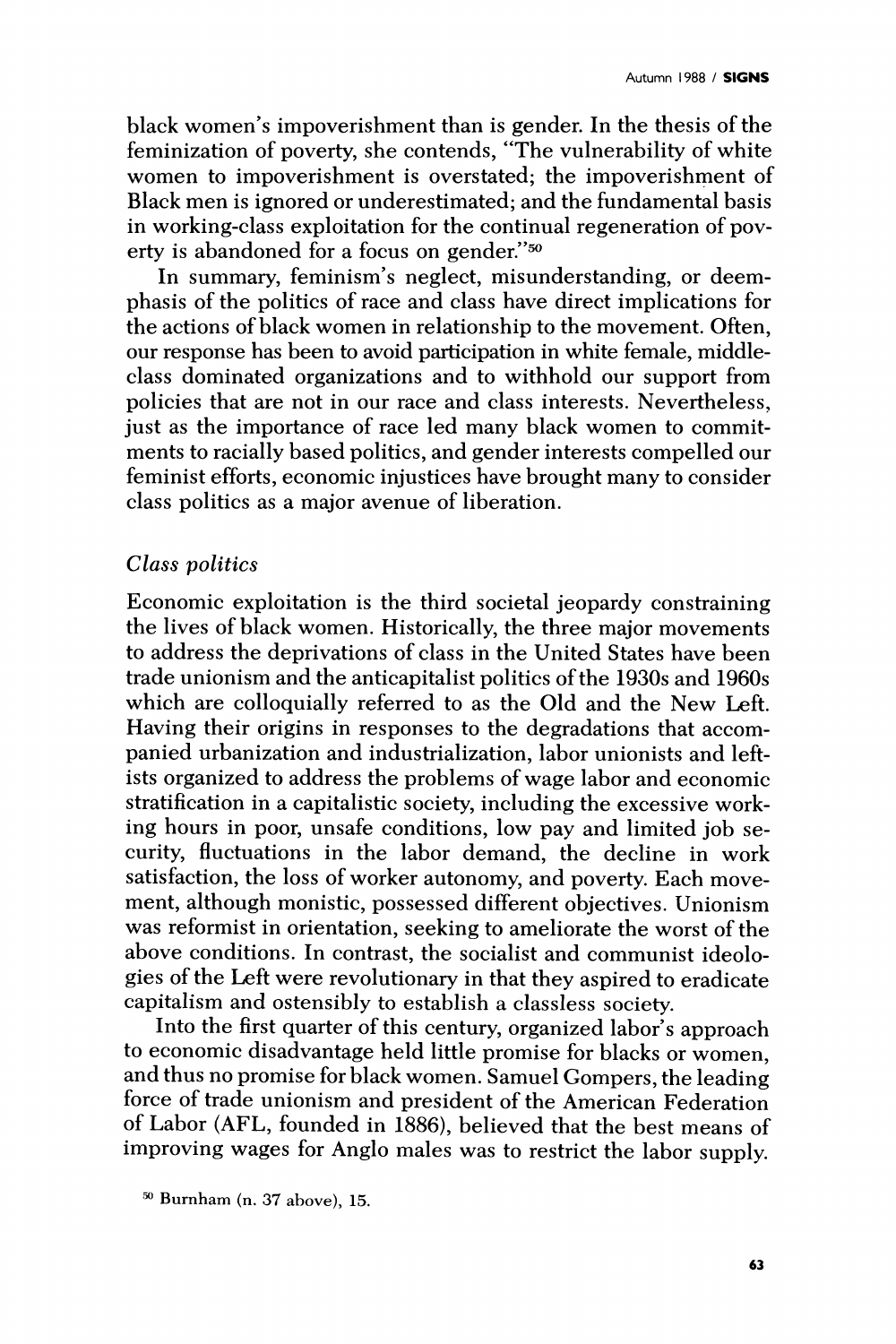**His strategy was to advocate the return of women to the home and the banning of blacks and Asians from the unions. Although the AFL never formally adopted these restrictions at the national level, many local chapters did so through both formal rules and informal practices.51 Trade unionists cultivated a cultural image of the worker as a married male who required a family wage to support a wife and children. Labor actively supported protective labor legislation, which effectively excluded women from the jobs that would provide them with sufficient incomes to support themselves and their families. These efforts against women were coupled with the exclusion of blacks, other racial minorities, and initially southern and eastern European immigrant males from the most economically rewarding labor in the unionized crafts and the closed shops. Blacks, in particular, were specifically denied union membership or else relegated to the unskilled, low paying jobs. Consequently, the denial of a family wage to black males exacerbated the circumstances of already economically distressed black families and individuals. In occupations where blacks were well represented, unionization often meant their forceable expulsion. Many of the race riots in the early 1900s were related to the tensions between black laborers and white laborers in competition for employment. So, an effective two-prong strategy for improving white men's income required the demand for a family wage and the restriction of labor competition from women and racial minorities.** 

**In response to union discrimination, white women and black women and men organized. The Working Women's Association, formed in 1868, was one of the earlier attempts at synthesizing feminist and white female workers concerns; the Women's Trade Union League, established in 1903, allied white working- and middle-class women, while the International Ladies' Garment Workers' Union publicized the conditions of white working women,** 

**51 For discussion of women, employment, and the labor movement, see Diane Balser, Sisterhood and Solidarity: Feminism and Labor in Modern Times (Boston: South End Press, 1987); Carol Groneman and Mary Beth Norton, eds., "To Toil the Livelong Day": America's Women at Work, 1780-1980 (Ithaca, N.Y.: Cornell University Press, 1987); Philip S. Foner, Women and the American Labor Movement: From World War I to the Present (New York: Free Press, 1980); Bettina Berch, The Endless Day: The Political Economy of Women and Work (New York: Harcourt Brace Jovanovich, 1982); and Mary Frank Fox and Sharlene Hesse-Biber, Women at Work (Palo Alto, Calif.: Mayfield, 1984). For blacks, see Marable (n. 31 above); Richard Polenberg, One Nation Divisible: Class, Race, and Ethnicity in the United States since 1938 (New York: Penguin, 1980); Philip S. Foner, Organized Labor and the Black Worker, 1619-1973 (New York: International Publishers, 1976); and Dorothy K. Newman et al., Protest, Politics, and Prosperity; Black Americans and White Institutions, 1940-75 (New York: Pantheon, 1978).**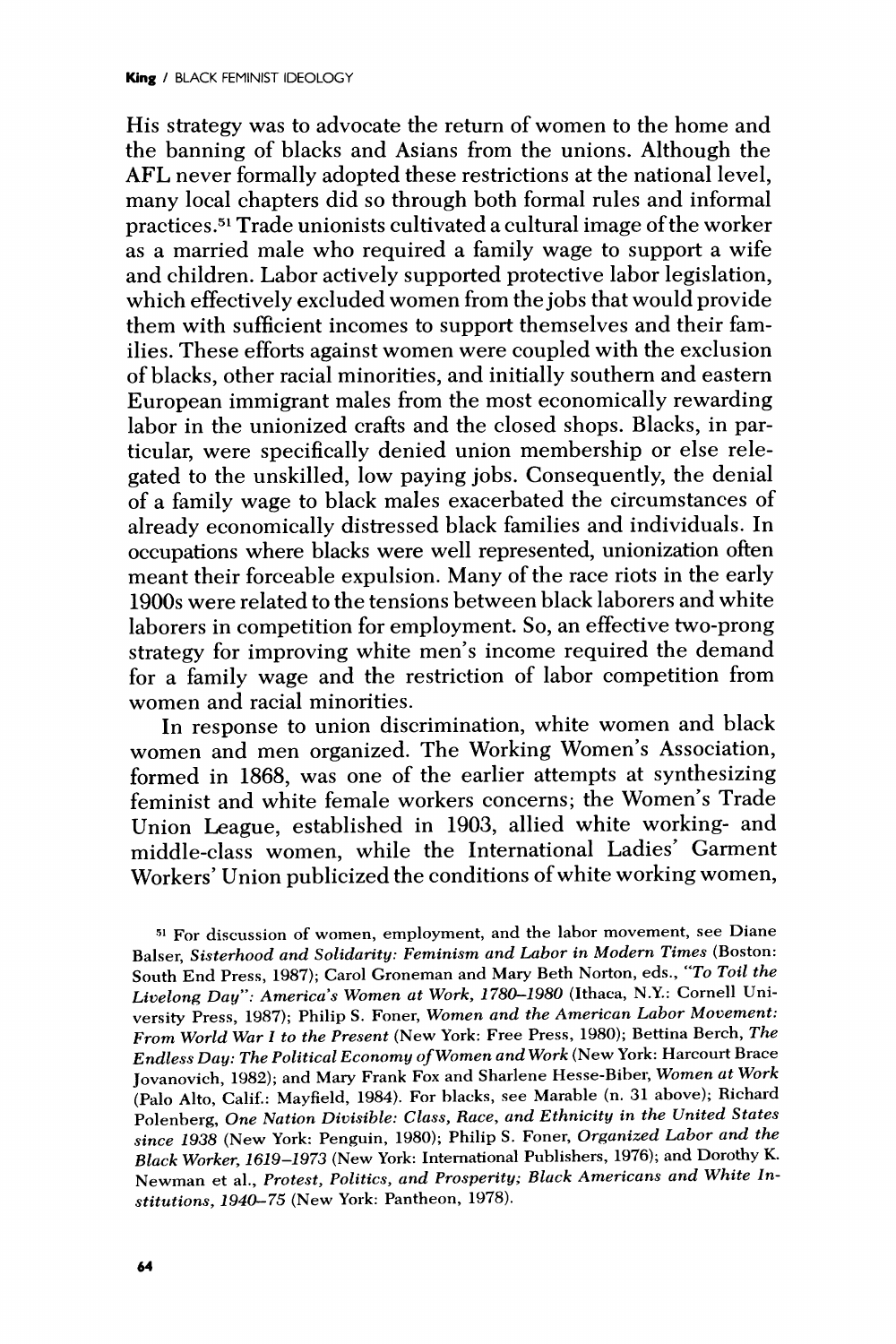**demanded equal pay, demanded female representation in the national labor unions, formed female unions, and organized strikes.52 Ironically, most of the women's trade union organizations as well as many socialist feminists supported protective legislation but with the mistaken belief that involving the state would ensure safer work environments and reasonable labor requirements for both women and men. However, an unintended consequence of this strategy was that many women's economic situations declined because protective legislation could be used to reinforce occupational segregation and thus limit women's wage earning opportunities.** 

**As the wives and daughters of men who did not earn a family wage, black women's participation in the labor market was crucial to the survival of themselves and their families. Yet, black women benefited little from the unionization efforts among white women. First, they were disproportionately situated in those occupations least likely to be unionized, such as domestic and nonhousehold service and agricultural labor. In large industrial workplaces, they were segregated from white female workers, where the organizing took place, and were often pawns in the labor-management contests.53 Second, white trade unionists failed actively to recruit black females and they often were denied membership because of their race. The protective legislation further hampered their opportunities by closing off numerous employment opportunities simply on the basis of sex. Black women wanted better paying jobs, but they often had to settle for the jobs that were considered too hazardous, dirty, or immoral for white women, and for which they were not fairly compensated. During the Depression, race-gender discrimination was so pervasive that employment in federal work-relief projects often was closed to them. Thus, significant numbers of black women were unemployed and/or underemployed and, therefore, untouched by union activism.** 

**Despite their exclusion from the major unions, black women and men organized caucuses within predominantly white unions**  Workers Councils, African Blood Brotherhood, Negro American La**bor Council, National Negro Labor Council, and Dodge Revolutionary Union Movement (DRUM). A. Phillip Randolph, founder of the Brotherhood of Sleeping Car Porters, called for a march on Washington in the 1940s to demand the end of wage and job dis-**

**<sup>52</sup>See Balser for a detailed consideration of the contemporary union activities of women, especially their efforts to organize clerical and other pink collar workers.** 

**<sup>53</sup> See Jones (n. 22 above); Giddings (n. 20 above); and Davis, Women, Race and Class (n. 9 above), for an examination of black women's work roles and labor activism.**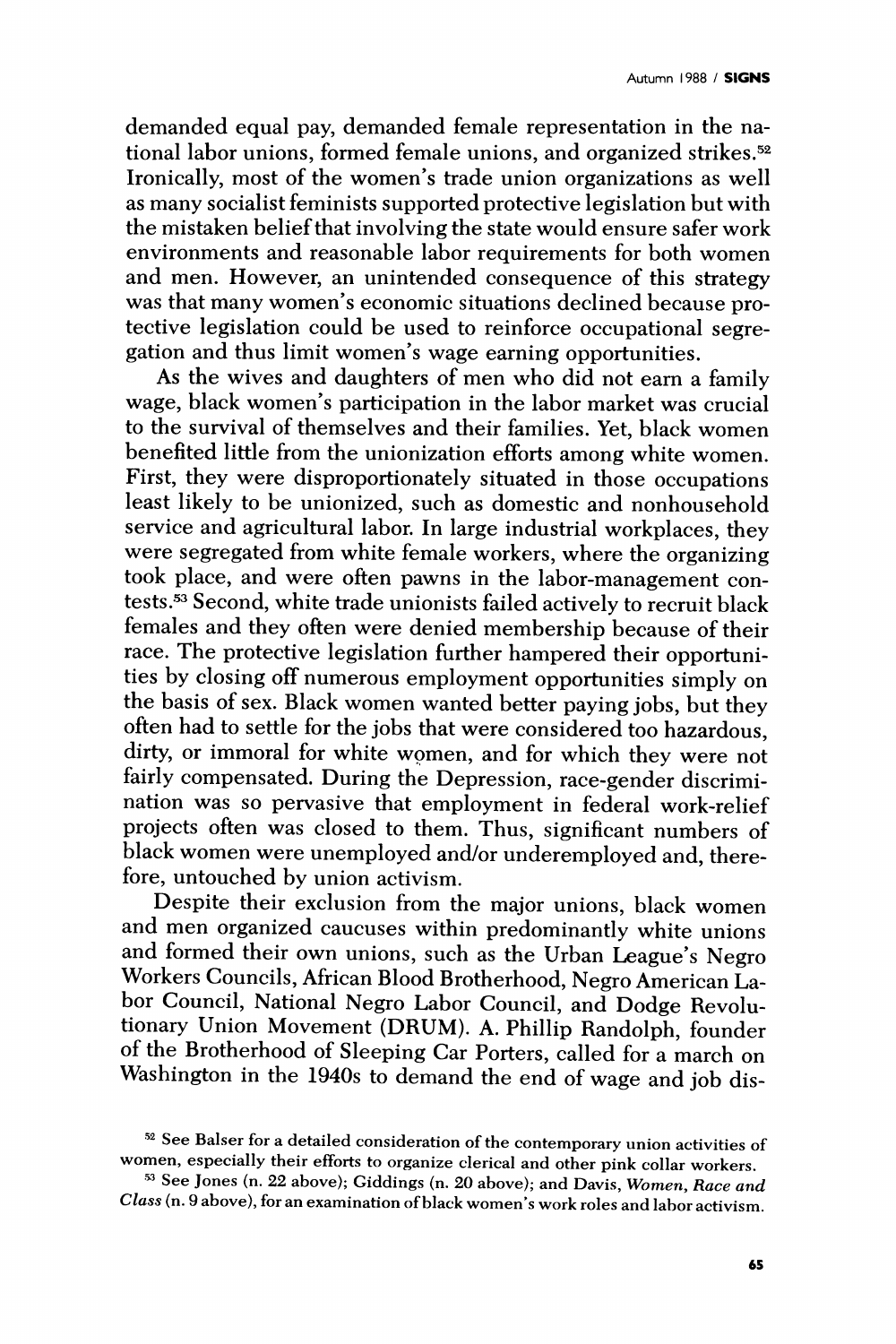**crimination, the desegregation of schools and public accommodations, protection of immigrant workers, cessation of lynching, and the unionization of black women. During the Depression, trade unions and unemployed councils held demonstrations demanding immediate cash relief and unemployment compensation, as well as advocating race solidarity. For blacks in the first half of this century, class and race interests were often inseparable. Black women benefited indirectly from black men's labor activism, and they often supported those efforts by participating on picket lines, providing food and clothing for strikers and their families, and, most important, making financial contributions to the households from their own paid labor. Black women also engaged in labor organizing directly, both through existing predominantly white unions and through their own activism. Black domestics, tobacco workers, garment workers, and others organized strikes and fought for union representation.54** 

**Not all unions and economic organizations excluded white women and black women and men. The Knights of Labor, established in 1886, the Industrial Workers of the World, created in 1905, and the Congress of Industrial Organizations, formed in 1938, are noted for encouraging the unionization of millions of black men and black and white women workers. But overall, the record of organized labor on issues of import to black women and men and white women has not been outstanding. Until 1971, the major unions opposed the Equal Rights Amendment; and today, many challenge affirmative action and comparable worth policies. The continued need for black and women's labor organizations suggest that the historic barriers remain to their full participation and rewards in unions. But, it is also important to recognize that the trade unionist approach has many limitations, and first among these is its focus on the individual worker. As a result, the broad issues of poverty and economic inequality are perceived as beyond the purview of most labor activism. While seeking to ameliorate the worst of industrial society, unionists seldom challenge the economic order of capitalism.** 

**This challenge was left to the Socialist and Communist activists, but this radical critique of the political economy has never been a part of the political mainstream of the United States as it has in other nations. Nevertheless, a small but significant group of activists and intellectuals have advanced radicalism throughout this century.55 The** 

**; See Dolores Janiewski, "Seeking 'a New Day and a New Way': Black Women and Unions in the Southern Tobacco Industry"; and Elizabeth Clark-Lewis, " 'This Work Had a End': African-American Domestic Workers in Washington, D.C., 1910- 1940," both in Groneman and Norton, eds.** 

**-5 See Peter Clecak, Radical Paradoxes: Dilemmas of the American Left: 1945- 1970 (New York: Harper & Row, 1973), for an illuminating analysis of the Old and New Left.**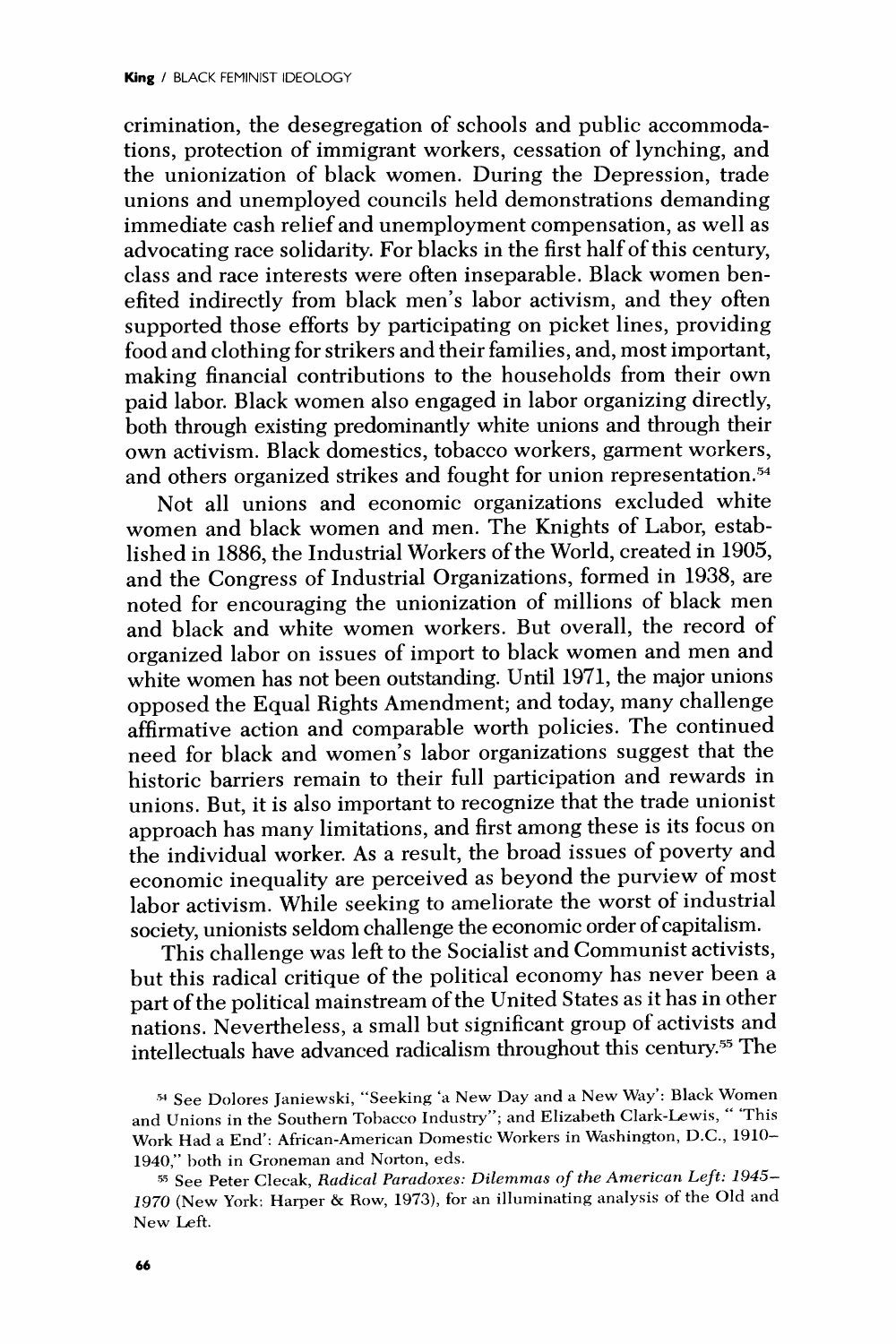**political Left, in general, supported black women and men and white working women during the Progressive Era. In fact, leading intellectuals, including Emma Goldman, Margaret Sanger, Charlotte Perkins Gilman, Elizabeth Gurley Flynn, Langston Hughes, Paul Robeson, W. E. B. DuBois, and C. L. R. James saw socialism as the route for liberation. Two black women, Lucy Parsons and Claudia Jones, were among the early labor activists and Socialists of the Old Left. And even Angela Davis, who describes the important role of individual women within the Socialist and Communist parties during the first half of the twentieth century, does not offer us much insight into the general status of black women, besides noting the Socialist party's indifference to blacks, both males and females.56** 

**But even within these efforts, there still were gaps in recognizing the needs of black women. In 1900, the Socialist party was founded and immediately began campaigning for women's suffrage and labor rights through its Woman's National Committee. Because it focused on the industrial proletariat, it paid no particular attention to blacks since they were mostly agricultural laborers. Consequently, the party also paid minimal attention to the black women who were not industrially employed. In contrast, members of the Communist party were actively involved in organizing industrial workers, sharecoppers, and the unemployed during the Depression and in championing racial as well as economic justice for blacks.57 However, the Communist party remained relatively silent on various feminist concerns. Its vigorous defense of the Scottsboro boys and other victims of racial bigotry linked with its call for black selfdetermination initially attracted numerous blacks to the party in the 1930s and 1940s. Nevertheless, it became increasingly clear that the international Communist party was concerned with the liberation of blacks only as long as those efforts advanced its overall objective of aiding the revolutionary leadership of a European working class. Eventually, the collusion of the American Communist party with racism and sexism dissuaded many blacks and women of the advantages of Soviet-oriented communist activism.** 

**The second surge of anticapitalism was an integral part of the so-called New Left of the 1960s. Sociologist Stanley Aronowitz has**  which were not oriented around any particular class or race issue.<sup>58</sup> **While this might characterize certain aspects of the radical critique** 

**<sup>?</sup>f Davis, Women, Race and Class.** 

**<sup>57</sup> See Vincent Harding, The Other American Revolution (Los Angeles and Atlanta: University of California, Los Angeles, Center for Afro-American Studies, and** 

<sup>&</sup>lt;sup>58</sup> Stanley Aronowitz, "When the New Left Was New," in Sayres et al., eds. (n. **36 above), 11-43.**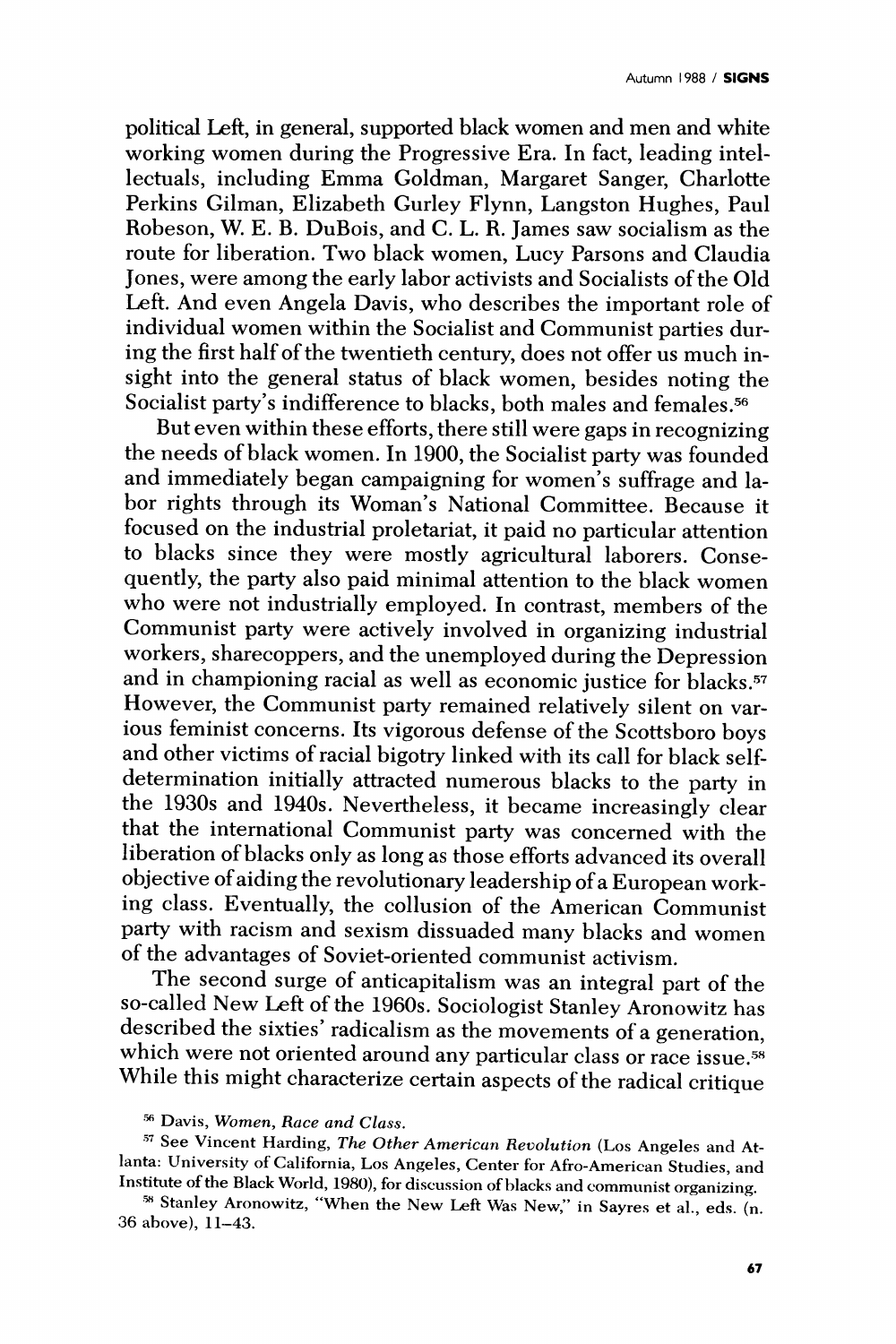**of the liberal society, his interpretation does not account for the ideological and activist history that informed both the black and women's liberation efforts of that decade. In an analysis of the contradictions and dilemmas of the New Left, Peter Clecak described the era as one that lacked a vision of a new society beyond the negation of the present ills of poverty, racism, imperialism, and hegemony. Its apocalyptic perspectives on American society and utopian images of community were founded on a fundamental acceptance of capitalist notions of individualism, personal gain, and personal liberty.59 By implication, much of the New Left lacked a basic, critical understanding of the dynamics of oppressions as group and systemic processes.** 

**The disillusionment that characterized the New Left movement was compounded by the frustration of its failure to organize the urban poor and racial minorities. The free speech and antiwar activists, Students for a Democratic Society and the Weather Underground (i.e., the weathermen), mistakenly attempted to organize northern urban communities using SNCC's southern mobilization model. At another level, new leftists did not understand that most members of oppressed groups desired a piece of the American Dream, not its destruction. The efforts to create coalitions with civil rights and black nationalist groups were strained and defeated because of the conflicting objectives and tactics. The aims of civil rights groups were integrationist through nonviolent means; and while black militants advocated armed defense or even revolution and adopted a Maoist, anticapitalist program, their separatist orientation made black-white alliances almost impossible. Moreover, while the Left condemned the role of U.S. imperialism in Southeast Asia, it ignored the advance of Western, capitalist interests into the continent of Africa, especially South Africa.** 

**At the same time, women active in the New Left became increasingly frustrated with the theoretical and strategic indifference to the woman question. The sexual politics within the movement subjected women to traditional gender role assignments, sexual manipulation, male leadership and domination, plus a concentration on an essentially male issue, the draft.6? Once again, invisibility** 

**59 Clecak.** 

**60 Heidi Hartmann and Zillah Eisenstein provide theoretical critiques of monist Marxism as an adequate avenue for women's liberation. Both Lydia Sargent and Sara Evans detail the sexual politics on the Left (see Heidi Hartmann, "The Unhappy Marriage of Marxism and Feminism," in Sargent, ed. [n. 44 above]; Eisenstein, "Reform and/or Revolution: Toward a Unified Women's Movement," in Sargent, ed. [n. 44 above], 339-62; Sargent, "New Left Women and Men: The Honeymoon Is Over," in Sargent, ed. [n. 44 above], xi-xxxii; and Evans [n. 9 above]).**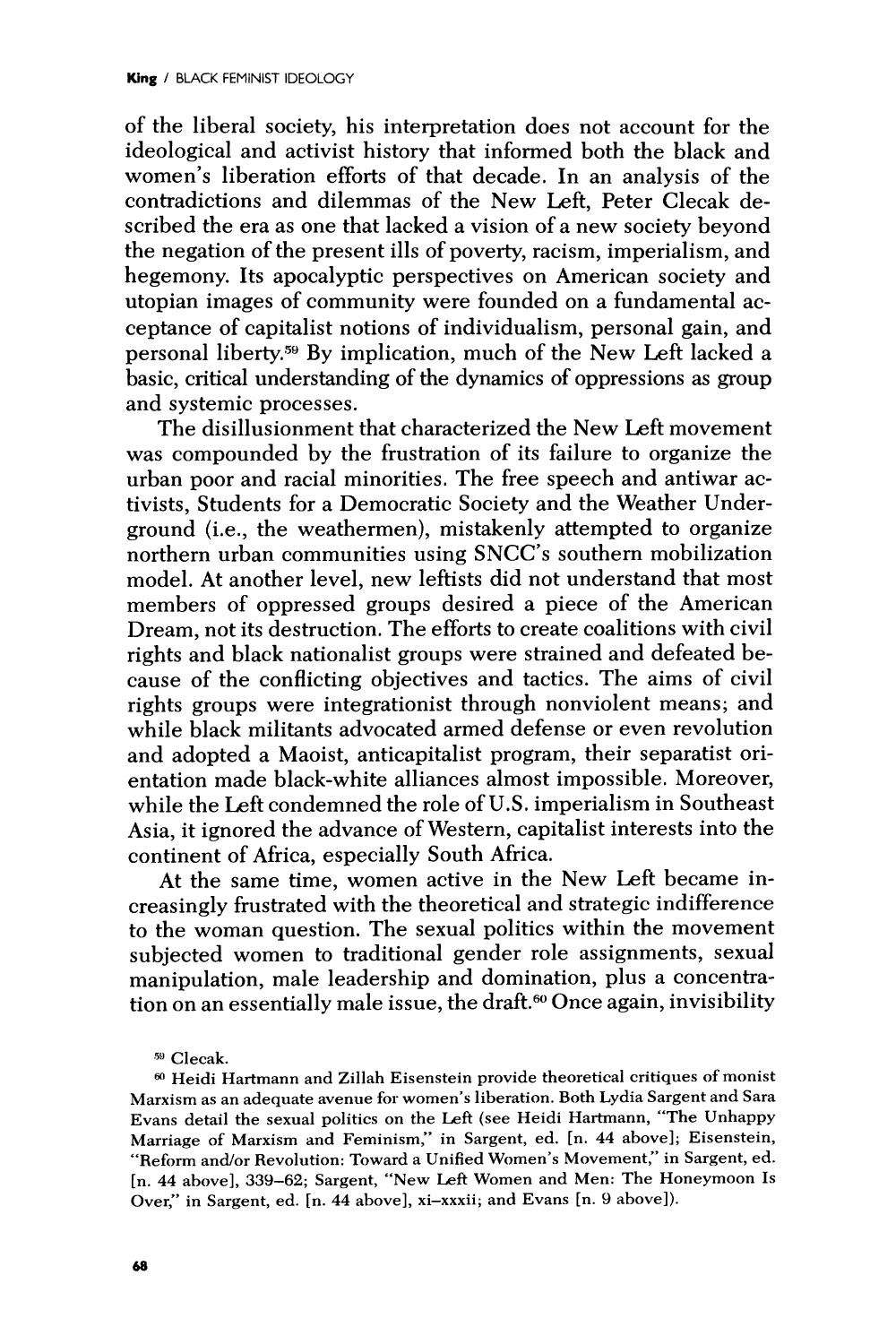**typifies the role of black women in New Left radical politics. Black women responded by incorporating class interests into their race and gender politics. In the founding documents of various black feminist organizations, scathing critiques of the political economy are a cornerstone of the analysis of domination. For example, the Combahee River Collective Statement pointedly declared that "the liberation of all oppressed peoples necessitates the destruction of the political-economic systems of capitalism and imperialism, as well as partriarchy. ... We are not convinced, however, that a socialist revolution that is not also a feminist and anti-racism revolution will guarantee our liberation.'61 This excerpt clearly articulates an understanding of multiple jeopardy and its function in the dominant society and within liberation politics. Out of necessity, black women have addressed both narrow labor and broad economic concerns.** 

**Political theorist Manning Marable has argued that progressive forces must uproot racism and patriarchy in their quest for a socialist democracy through a dedication to equality.62 Yet a major limitation of both unionism and radical class politics is their monist formulations, wherein economics are exaggerated at the expense of understanding and confronting other oppressions such as racism and sexism. Despite the historical examples of black women and men and white women as union activists and socialists and the examples of the sporadic concern of organized labor and leftists with race and gender politics, class politics have not provided the solution to black women's domination because they continue to privilege class issues within a white male framework. Given the inability of any single agenda to address the intricate complex of racism, sexism, and classism in black women's lives, black women must develop a political ideology capable of interpreting and resisting that multiple jeopardy.** 

# **Multiple consciousness in black feminist ideology**

**Gloria Joseph and Jill Lewis have suggested that black women face a dilemma analogous to that of Siamese twins, each of whom have distinct and incompatible interests.63 Black women cannot, they argue, be wholeheartedly committed and fully active in both the black liberation struggle and the women's liberation movement,** 

**<sup>61</sup>See Combahee River Collective, Combahee River Collective Statement: Black Feminist Organizing in the Seventies and Eighties (New York: Kitchen Table Press, 1986), 12-13.** 

**<sup>62</sup>Marable (n. 31 above).** 

**<sup>63</sup> Joseph and Lewis (n. 25 above), 38.**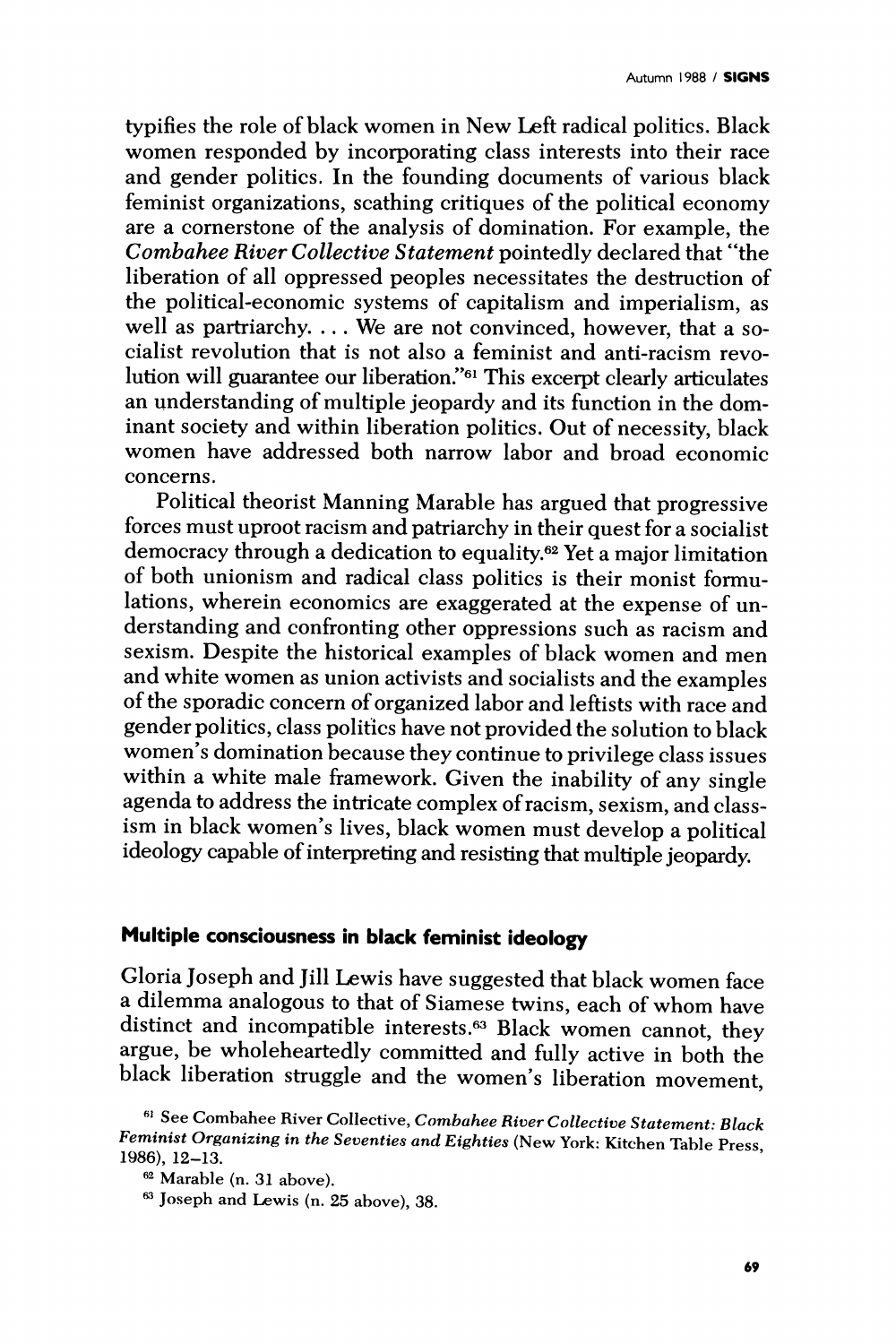**because of sexual and racial politics within each respectively. The authors recognize the demands of multiple jeopardy politics and the detrimental effect of neglecting these dual commitments. But what they fail to consider are the multiple and creative ways in which black women address their interdependent concerns of racism, sexism, and classism.** 

**Black women have been feminists since the early 1800s, but our exclusion from the white women's movement and its organizations has led many incorrectly to assume that we were not present in the (white) women's movement because we were not interested in resisting sexism both within and without the black community. What appears recently to be a change in black women's position, from studied indifference to disdain and curiosity to cautious affirmation of the women's movement, may be due to structural changes in relationships between blacks and whites that have made black women "more sensitive to the obstacles of sexism and to the relevance of the women's movement."64 Black women's apparent greater sensitivity to sexism may be merely the bolder, public articulation of black feminist concerns that have existed for well over a century. In other words, black women did not just become feminists in the 1970s. We did, however, grant more salience to those concerns and become more willing to organize primarily on that basis, creating the Combahee River Collective, the National Black Feminist Organization, and Sapphire Sapphos. Some black women chose to participate in predominantly white, women's movement activities and organizations, while others elected to develop the scholarship and curriculum that became the foundation of black women's studies, while still others founded black feminist journals, presses, and political organizations.65** 

**Several studies have considered the relevance of black women's diverse characteristics in understanding our political attitudes; these** 

**65 For information on the development of black feminist scholarship and academic programs, see Patricia Bell Scott, "Selective Bibliography on Black Feminism" in Hull et al., eds. (n. 31 above); Black Studies/Women's Studies Faculty Development Project, "Black Studies/Women's Studies: An Overdue Partnership" (Women's Stud**ies, University of Massachusetts-Amherst, mimeograph, 1983); Nancy Conklin et al., "The Culture of Southern Black Women: Approaches and Materials" (University: **al., "The Culture of Southern Black Women: Approaches and Materials" (University: University of Alabama Archives of American Minority Cultures and Women's Studies Program, Project on the Culture of Southern Black Women, 1983); the premier issue of Sage: A Scholarly Journal on Black Women 1, no. 1 (Spring 1984); and the establishment of Kitchen Table: A Women of Color Press, New York. The Center for Research on Women at Memphis State University, the Women's Research and Resource Center at Spelman College, and the Minority Women's Program at Wellesley College are among the academic centers.** 

**<sup>64</sup> Lewis (n. 25 above), 341.**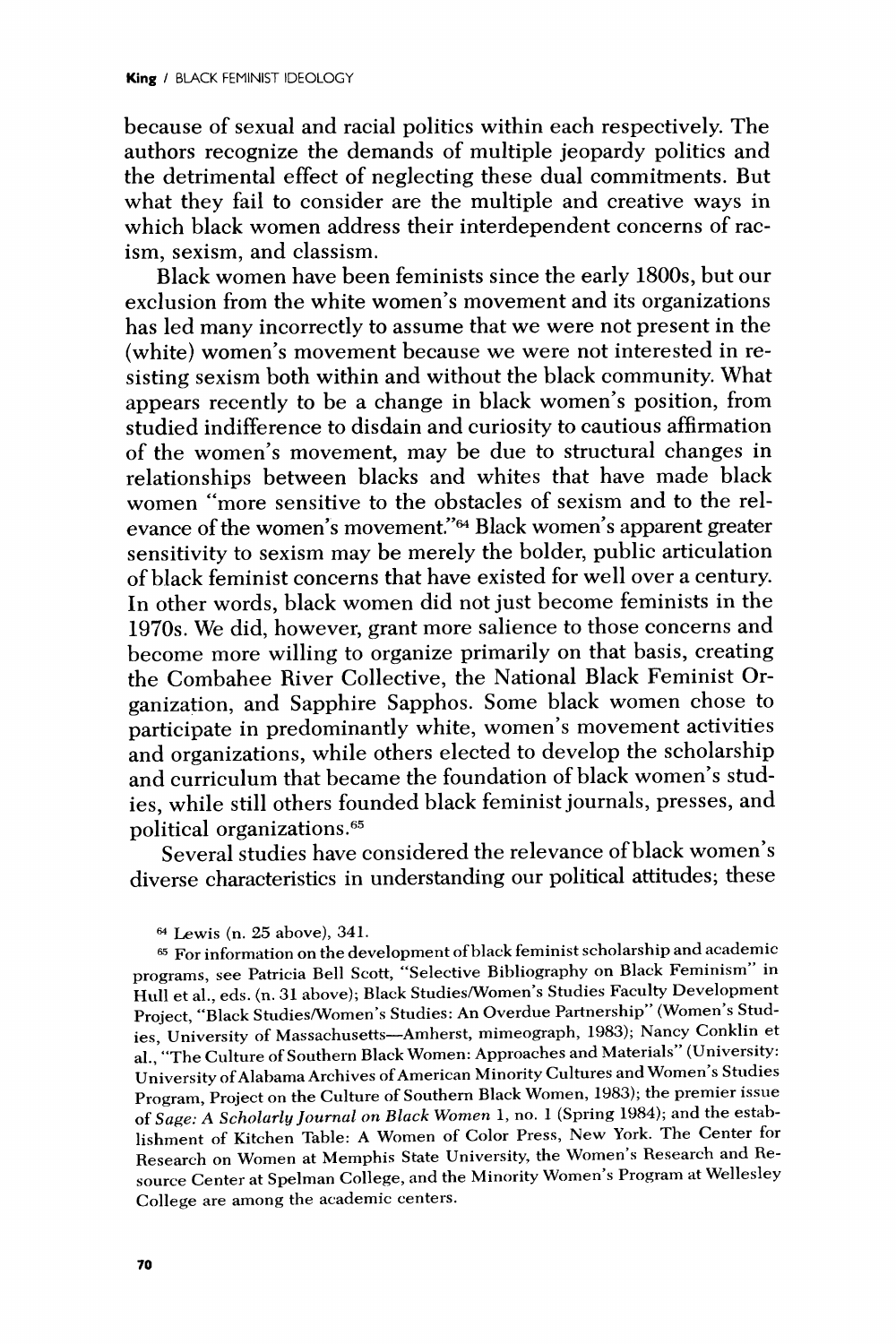**reports seem fairly inconsistent, if not contradictory.66 The various findings do suggest that the conditions that bring black women to feminist consciousness are specific to our social and historical experiences. For black women, the circumstances of lower socioeconomic life may encourage political, and particularly feminist, consciousness.67 This is in contrast to feminist as well as traditional political socialization literature that suggests that more liberal, that is, feminist, attitudes are associated with higher education attainment and class standing. Many of the conditions that middle-class, white feminists have found oppressive are perceived as privileges by black women, especially those with low incomes. For instance, the option not to work outside of the home is a luxury that historically has been denied most black women. The desire to struggle for this option can, in such a context, represent a feminist position, precisely because it constitutes an instance of greater liberty for certain women. It is also important to note, however, that the class differences among black women regarding our feminist consciousness are minimal. Black women's particular history thus is an essential ingredient in shaping our feminist concerns.** 

**Certainly the multifaceted nature of black womanhood would meld diverse ideologies, from race liberation, class liberation, and women's liberation. The basis of our feminist ideology is rooted in our reality. To the extent that the adherents of any one ideology insist on separatist organizational forms, assert the fundamental nature of any one oppression, and demand total cognitive, affective, and behavioral commitment, that ideology and its practitioners exclude black women and the realities of our lives.** 

**6 See Andrew Cherlin and Pamela Waters, "Trends in United States Men's and Women's Sex-Role Attitudes: 1972-1978," American Sociological Review 46 (1981): 453-60. See also, Janice Gump, "Comparative Analysis of Black Women's and White Women's Sex-role Attitudes," Journal of Consulting and Clinical Psychology 43 (1975): 858-63; and Marjorie Hershey, "Racial Difference in Sex-Role Identities and Sex Stereotyping: Evidence against a Common Assumption," Social Science Quarterly 58 (1978): 583-96. For various opinion polls, see "The 1972 Virginia Slims American Women's Opinion Poll" and "The 1974 Virginia Slims American Women's Opinion Poll," conducted by the Roper Organization (Williamstown, Mass.: Roper Public Opinion Research Center, 1974). See Barbara Everitt Bryant, "American Women: Today and Tomorrow," National Commission on the Observance of International Women's Year (Washington, D.C.: Government Printing Office, March 1977). Gloria Steinem, "Exclusive Louis Harris Survey: How Women Live, Vote and Think," Ms. Magazine 13 (July 1984): 51-54.** 

**<sup>67</sup>For analyses of the influence of socioeconomic class and race on feminist attitudes, see Willa Mae Hemmons, "The Women's Liberation Movement: Understanding Black Women's Attitudes," in The Black Woman, ed. LaFrances Rodgers-Rose (Beverly Hills, Calif.: Sage Publications, 1980), 285-99; and Ransford and Miller (n. 16 above).**